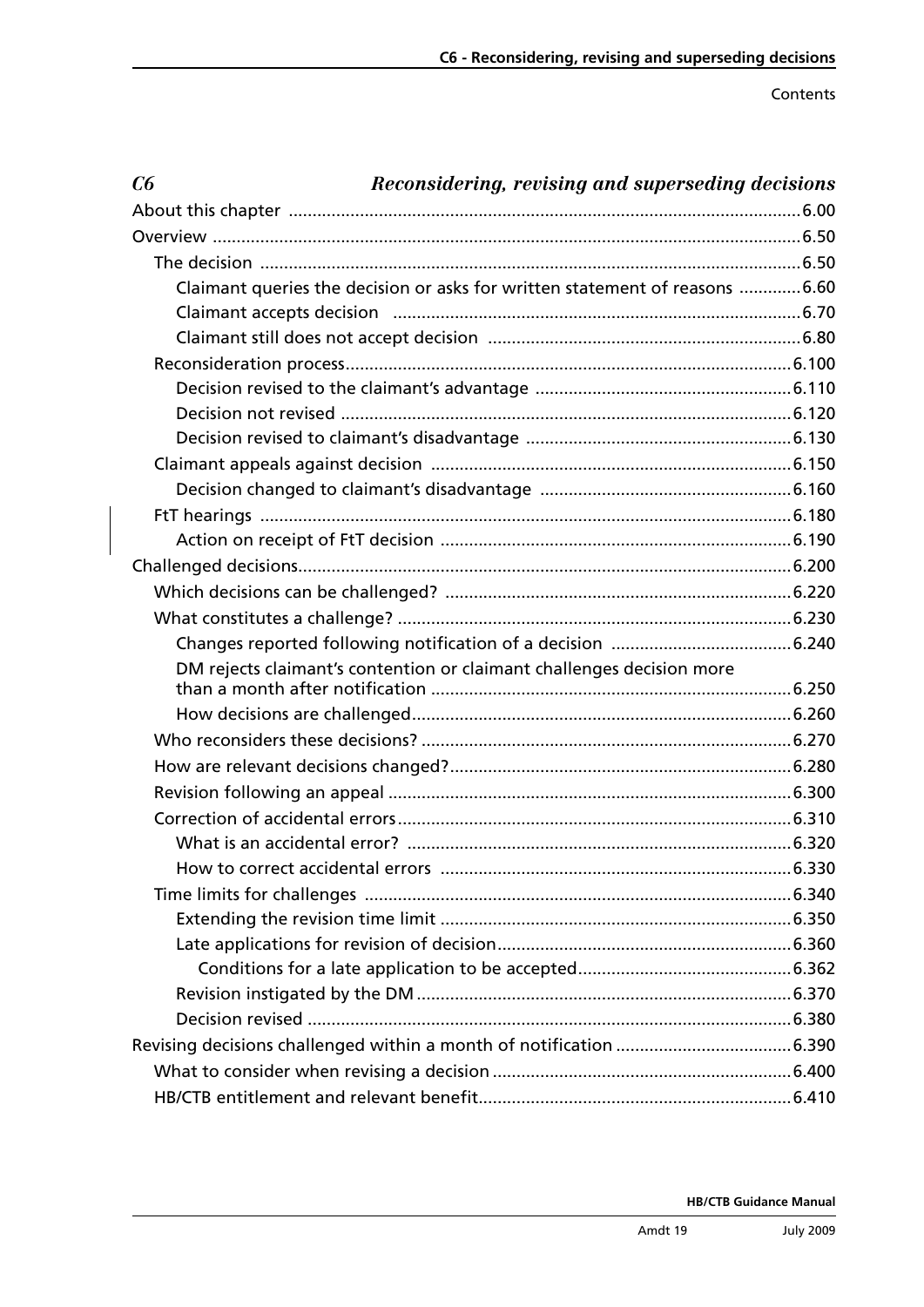### Contents

| Decisions involving issues arising on appeal in other cases  6.500          |  |
|-----------------------------------------------------------------------------|--|
|                                                                             |  |
|                                                                             |  |
|                                                                             |  |
|                                                                             |  |
| Revisions as a consequence of a Rent Officer's redetermination6.540         |  |
|                                                                             |  |
|                                                                             |  |
|                                                                             |  |
|                                                                             |  |
|                                                                             |  |
|                                                                             |  |
|                                                                             |  |
|                                                                             |  |
|                                                                             |  |
|                                                                             |  |
|                                                                             |  |
|                                                                             |  |
|                                                                             |  |
|                                                                             |  |
| Can a decision be superseded because of a future                            |  |
|                                                                             |  |
|                                                                             |  |
| Additional evidence/information needed for decision to be superseded  6.730 |  |
|                                                                             |  |
|                                                                             |  |
|                                                                             |  |
|                                                                             |  |
| Late report of change of circumstances - decision advantageous to           |  |
|                                                                             |  |
|                                                                             |  |
|                                                                             |  |
| Late notification of an advantageous change of circumstances 6.810          |  |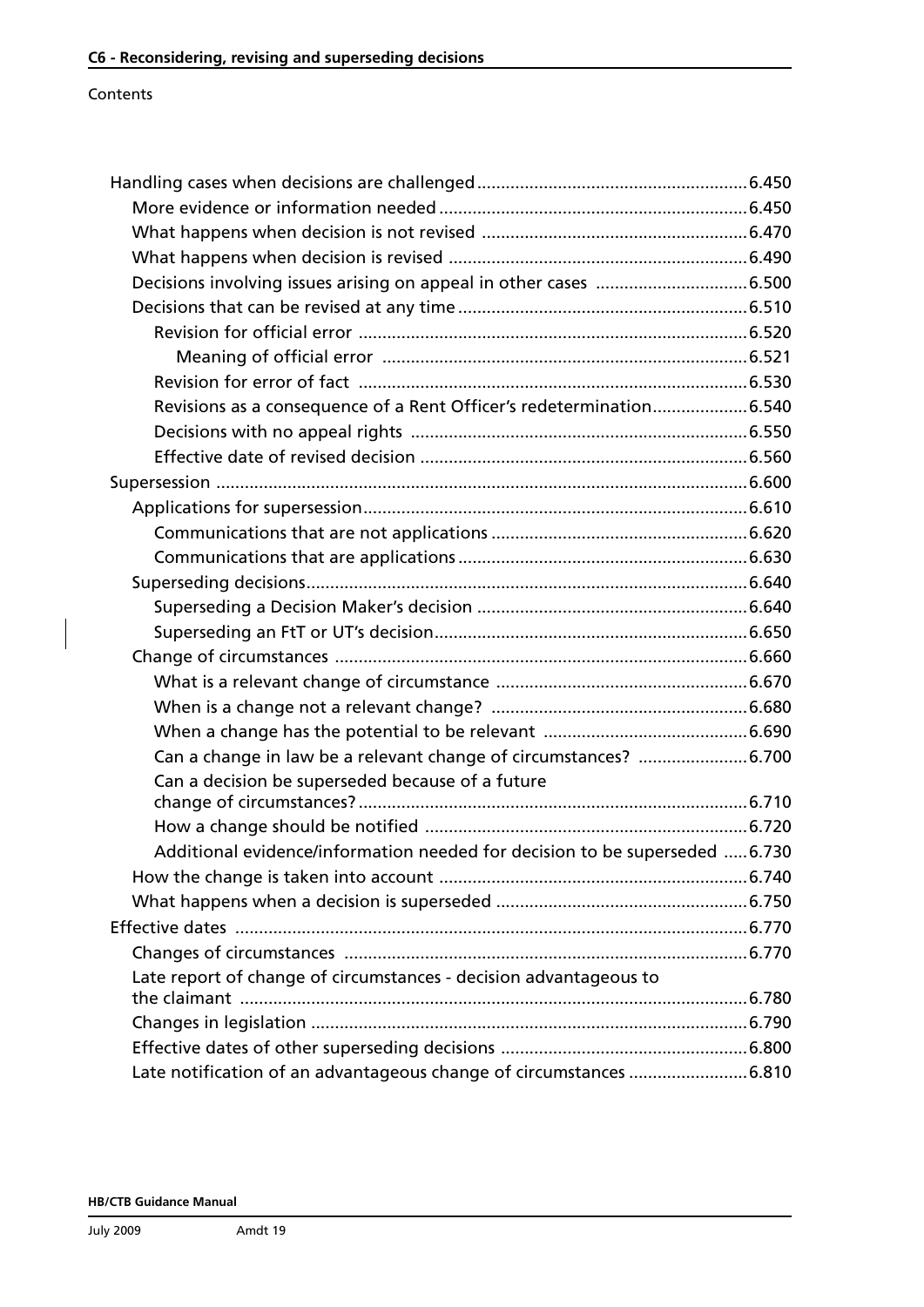Contents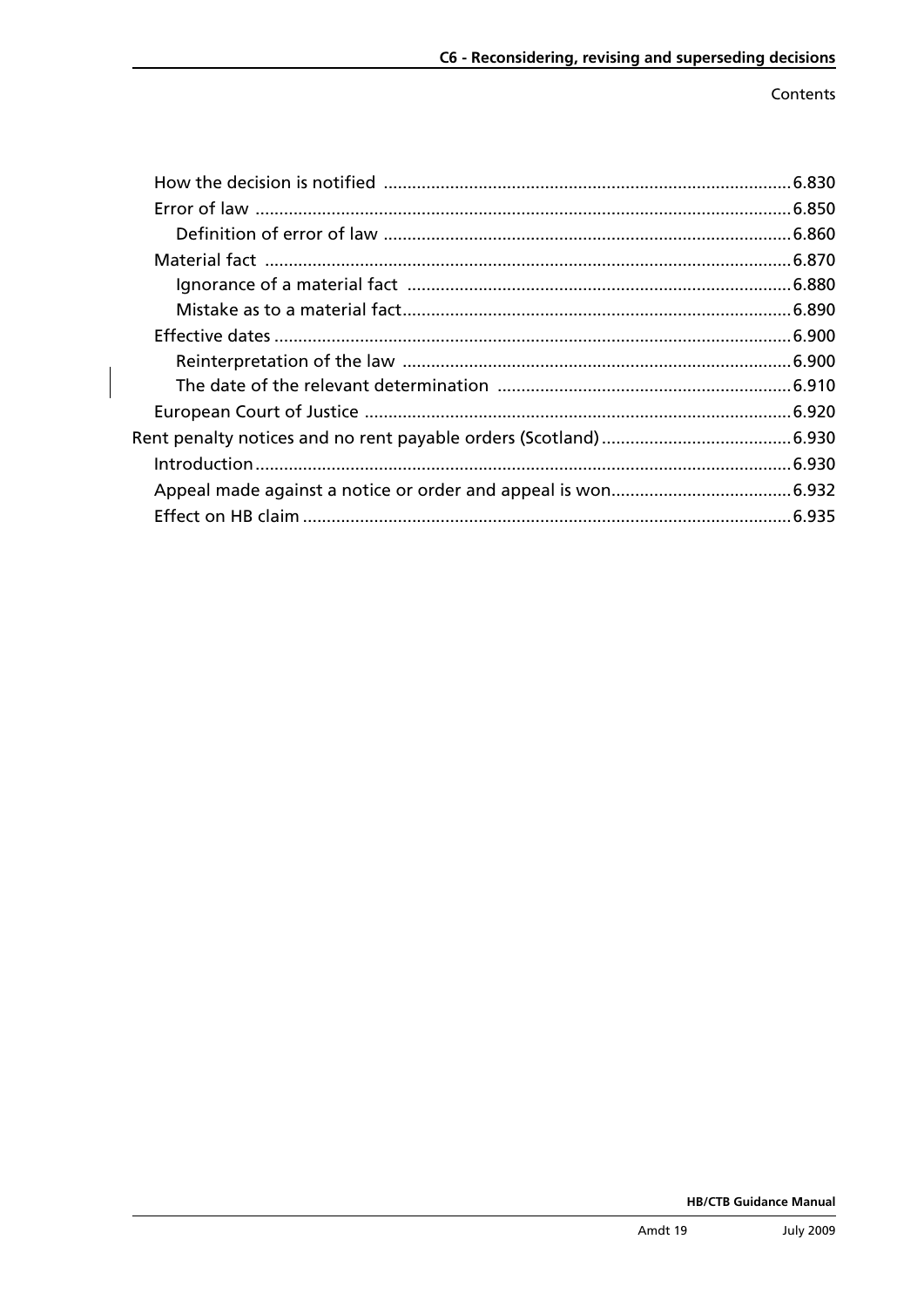6.00-6.59

# *C6 Reconsidering, revising and superseding decisions*

# *About this chapter*

- 6.00 This chapter gives
	- an overview of how decisions can be changed
	- **quidance on** 
		- the reconsideration process
		- revising decisions
		- supersession
- 6.01 This chapter is only a guide to Housing Benefit (HB) and Council Tax Benefit (CTB) decision making. It has no status in law and does not cover all aspects of decision making for every situation, nor does it provide a full interpretation of the rules. It should not be treated as a complete and authoritative statement of the law that may change from time to time.
- 6.02 LAs should remember that any person affected can ask for a decision to be reconsidered. Remember, a claimant may have nominated a third party to act on their behalf. Accordingly, when you read the word 'claimant', this should also be taken to mean 'claimant or their representative'.
- 6.03 [Guidance on appeals, although an integral part of the dispute process, is provided in](www.dwp.gov.uk/docs/hbgm-c7-appeals.pdf) *C7 Appeals*. Guidance on suspension and termination, also an integral part of the dispute process is provided in *[C8 Suspension and termination](www.dwp.gov.uk/docs/hbgm-c8-suspension-and-termination.pdf)*.

6.04-6.49

# *Overview*

## *The decision*

- 6.50 On receipt of a claim for HB or CTB, the Decision Maker (DM) will make a decision by
	- • considering the evidence
	- • deciding the facts, and
	- • applying the law

See *[A6 Deciding and paying benefit](www.dwp.gov.uk/docs/hbgm-a6-deciding-and-paying-benefit.pdf)* earlier in this manual for more information.

6.51 The decision must cover all the various components of the award.

6.52-6.59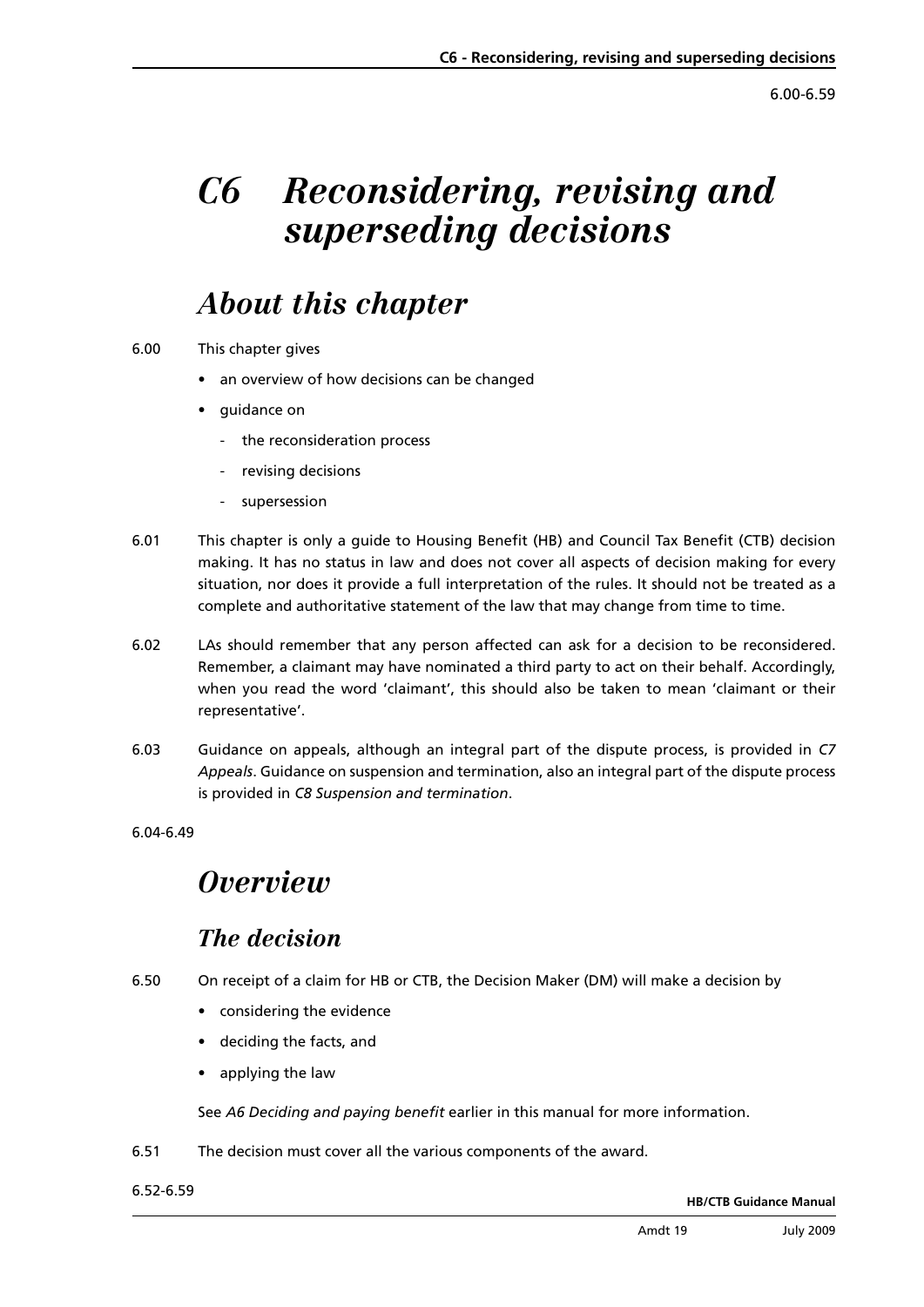#### 6.60-6.99

## *Claimant queries the decision or asks for written statement of reasons*

- 6.60 On receipt of a decision notice, the claimant may
	- appeal
	- query a decision
	- seek clarification
	- ask for more information
- 6.61 If so, they should be offered an explanation of that decision. This is not a legislative provision but is part of the broader aims of the Decision Making and Appeals (DMA) process, to
	- make sure incorrect decisions are put right at the earliest possible opportunity
	- remove, as far as possible, unnecessary appeals
	- provide a good customer service
- 6.62 Before offering an explanation or issuing a written statement of reasons, the DM should always check the decision is correct.
- 6.63 If, at this stage, the decision is found to be wrong because of an official error, eg it is erroneous in point of law, and the claimant did not contribute to the error
	- revise the decision
	- notify the claimant of the new decision, which must carry fresh dispute and appeal rights

See *[Meaning of official error](#page-22-0)* later in this chapter for examples of official errors.

#### 6.64-6.69

### *Claimant accepts decision*

6.70 If, following an explanation and/or receipt of a written statement of reasons, the claimant accepts the decision no further action is needed.

#### 6.71-6.79

### *Claimant still does not accept decision*

- 6.80 If the claimant still does not accept the decision they have one calendar month to challenge it. The time for doing this starts on the day following the date of notification. This period can be extended in specified circumstances, including when a written statement of reasons has been requested, see *[Late applications for revision of decision](#page-14-0)* later in this chapter.
- 6.81 During this time the claimant may ask for the decision to be reconsidered or appeal immediately against the decision.

#### 6.82-6.99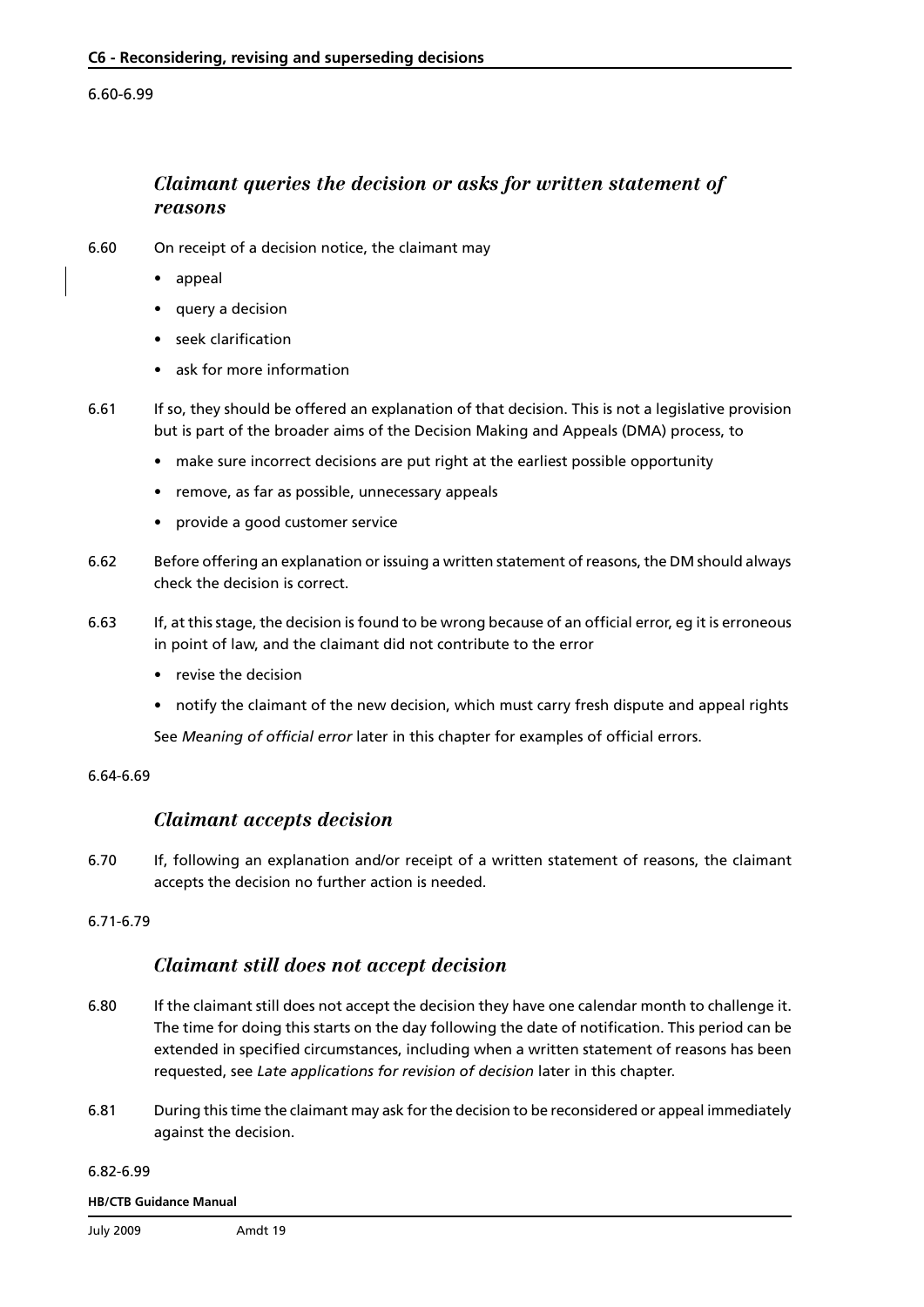6.100-6.129

## *Reconsideration process*

- <span id="page-5-0"></span>6.100 The process of looking again at a decision is known as 'reconsideration'. This term is not defined in regulations but should be given its usual everyday meaning. To make sure that the decision is correct, the DM should look again at the
	- evidence, including any evidence that may be offered by the claimant at the explanation stage
	- • facts and law

*CSPSS Sch 7, para 3; D&A Regs, reg 4*

- 6.101 DMs can reconsider a decision that they, or another DM has given. When possible, although not a legal requirement, reconsideration should be carried out by a different DM.
- 6.102-6.109

## *Decision revised to the claimant's advantage*

- 6.110 If, following reconsideration, the decision is revised to the claimant's advantage, notify the claimant of the revised decision. This new decision carries with it fresh appeal rights and the time for any reconsideration starts again.
- 6.111 However, if the claimant appealed at the outset, then the (original) appeal lapses and the claimant has the right of appeal against the new decision. See *[C7, Lapsing an appeal](www.dwp.gov.uk/docs/hbgm-c7-appeals.pdf)* later in this part for more information.
- 6.112-6.119

## *Decision not revised*

6.120 If, following reconsideration, the original decision has not been revised, and the claimant did not appeal the original decision, notify the claimant of the decision not to revise. The claimant has one month to appeal from the date on which the refusal to revise is sent. The tribunal may consider late applications subject to the absolute time limit of 13 months but has no power to extend the absolute time limit. 

*FtT Rules, rule 23(8)*

**Note**: If an application is made outside the time limits in Reg 4 (1)(a) of the D&A Regulations, the time for appealing runs from the date of notification of the original decision.

- 6.121 If the claimant has appealed already, tell the claimant the
	- • decision has been reconsidered but not revised, and
	- • appeal will proceed

6.122-6.129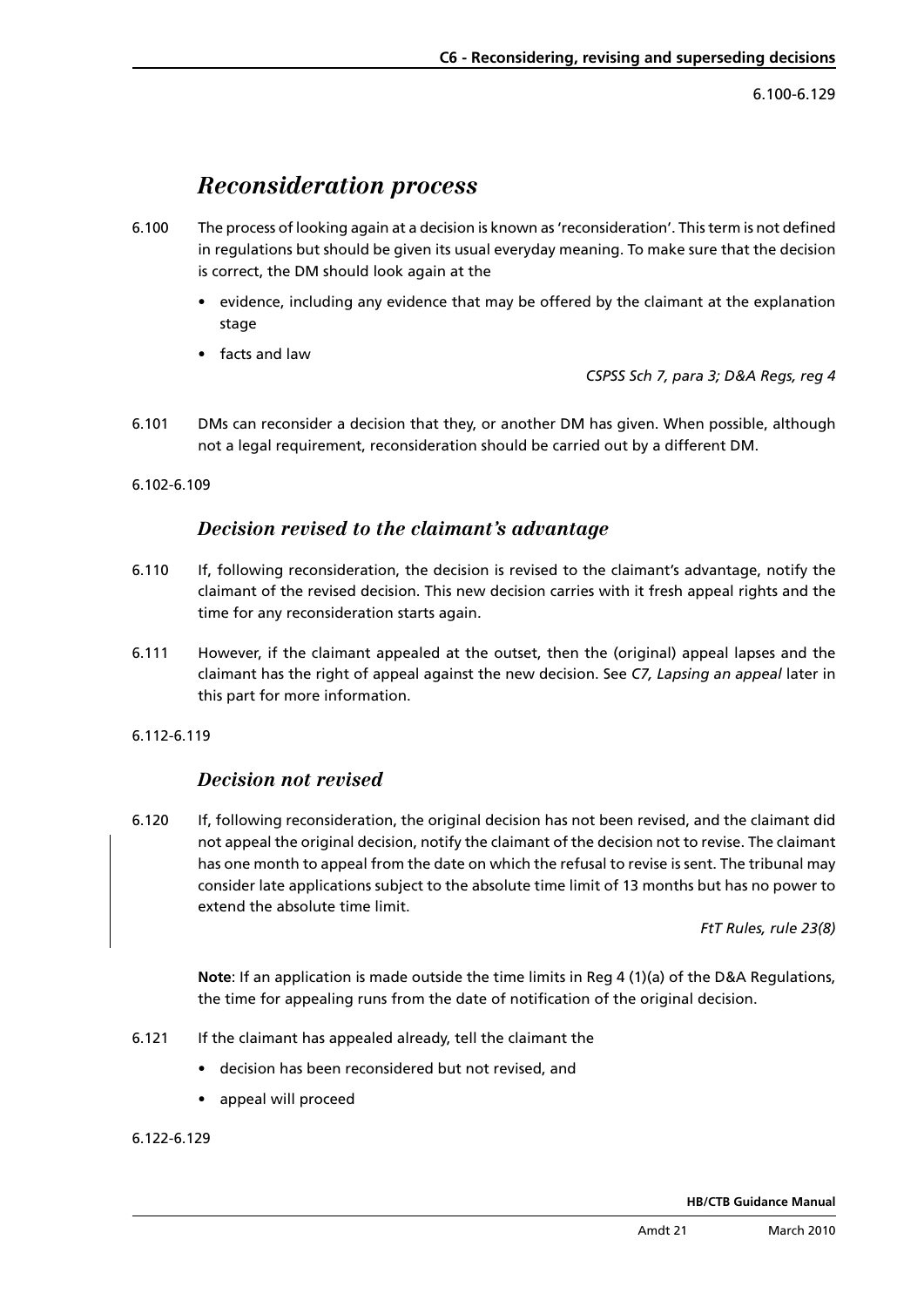6.130-6.161

### *Decision revised to the claimant's disadvantage*

- 6.130 If, following reconsideration, the decision is revised to the claimant's disadvantage, notify the claimant of the revised decision, which must carry fresh appeal rights and have a fresh dispute period.
- 6.131 If the claimant appealed at the outset, the appeal will continue against the decision as revised. Notify the claimant and tell them that any further representations
	- should be made within one month
	- • will be considered by the DM

#### 6.132-6.149

## *Claimant appeals against decision*

- 6.150 If a claimant appeals on receipt of a decision, then in all cases the decision must be reconsidered, see *[Reconsideration process earlier](#page-5-0)* in this chapter. A decision under appeal can be revised by the DM without reference to any specific legal grounds. The DM will not, for example have to establish the original decision was made in error of law, it is enough that the DM thinks revision is justified.
- 6.151 However, some decisions, mainly administrative decisions, do not carry a right of appeal, see *[C7 Annex A](www.dwp.gov.uk/docs/hbgm-c7-appeals.pdf)* later in this part.
- 6.152 The legal right to appeal to an independent and impartial tribunal, a First-tier Tribunal (FtT), is one of the fundamental elements of the DMA process. It is for this reason that if the claimant appeals immediately on receipt of a decision, and the LA is unable to revise the decision to the claimant's advantage, the appeal together with a response from the LA setting out the facts of the case and the reasons for their decision, should be sent to the Tribunal Service (TS). A copy must also be sent to the claimant, and their representative if applicable.

#### 6.153-6.159

### *Decision changed to claimant's disadvantage*

- 6.160 If, following a reconsideration, the decision is changed to the claimant's disadvantage, notify the claimant of the revised decision and tell them
	- the appeal will proceed against the decision as revised, and
	- they have one month to make further representations
- 6.161 The DM must consider any new information, evidence or facts before the appeal is submitted to the TS.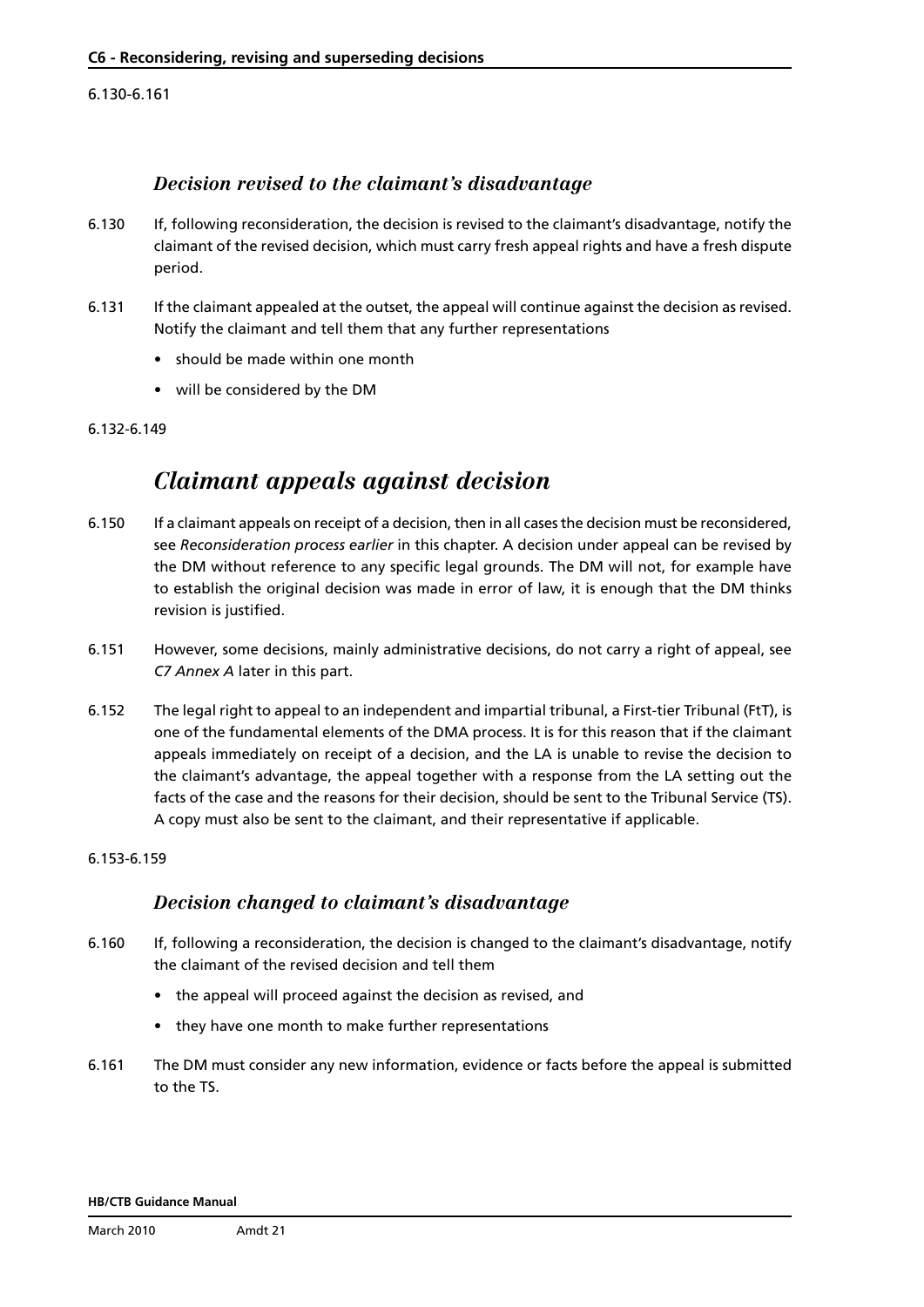6.162-6.201

- 6.162 The claimant does not have to tell the LA, on receipt of a disadvantageous or 'no change' notification, that they wish to continue with the appeal. The appeal should proceed unless the claimant withdraws their appeal in writing or orally at the hearing.
- 6.163 If the claimant did not appeal at the outset, they may appeal following the result of the reconsideration. If the claimant appealed following notification of the result of the reconsideration, and the DM is satisfied that the decision was correct, then the appeal will proceed to the TS.
- 6.164-6.179

## *FtT hearings*

- 6.180 FtT decisions may be given with or without a hearing. The claimant or the LA may request a hearing. If any party to the proceedings requests or instructs a hearing all parties have a right to be present and the LA may decide to send a Presenting Officer to represent the DM.
- 6.181 Following the hearing, the tribunal's decision is notified to those present and copied to the LA if no Presenting Officer is present.
- 6.182 A tribunal is not required to substitute an outcome decision for that under appeal. The power enabling them to deal only with the issues raised by the appeal does not have the effect that they have to make a decision on every issue if there is a more appropriate way of dealing with those issues. See *[C7 The FtT's decision](www.dwp.gov.uk/docs/hbgm-c7-appeals.pdf)* later in this part.

*CSPSS Act 00, Sch 7, para 6(9)(a)*

#### 6.183-6.189

### *Action on receipt of an FtT decision*

- 6.190 On receipt of the FtT decision, if the DM's decision has been overturned, implement the decis ion of the appeal tribunal as soon as possible.
- 6.191 If the LA or the claimant feels that the decision of the FtT is erroneous in law, then there is the [option to seek permission to appeal to the Upper Tribunal \(UT\), see](www.dwp.gov.uk/docs/hbgm-c7-appeals.pdf) *C7 Appeals to the Up per Tribunal and the courts* later in this part.
- 6.192-6.199

# *Challenged decisions*

- 6.200 The DMA process allows DMs to re-examine the
	- facts of the case
	- • law used
	- other issues, such as how discretion was applied when making a decision
- 6.201 Resolving disputes at an early stage, for example when an appeal is made, can avoid the n eed for cases to proceed to a formal FtT hearing.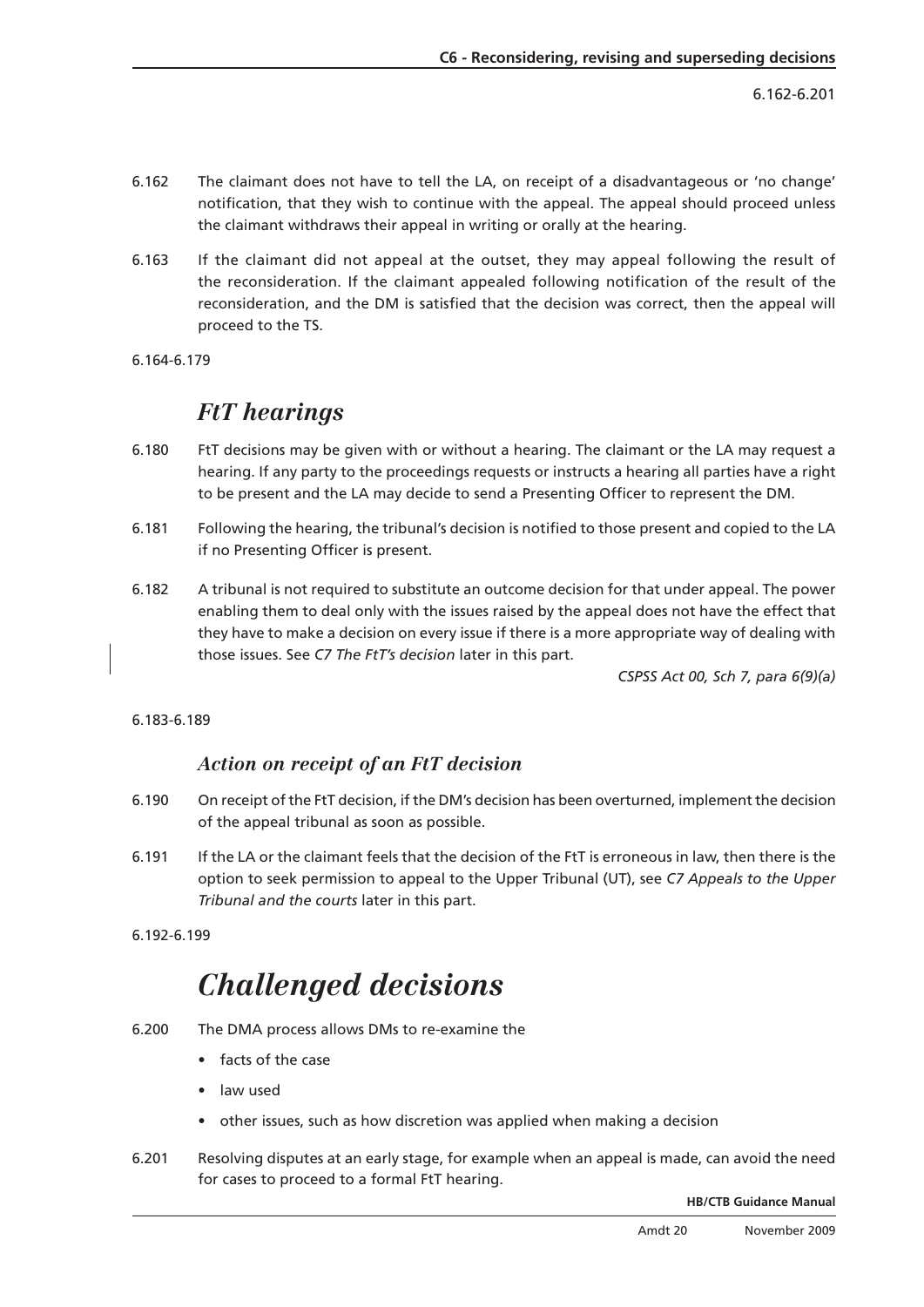### 6.202-6.239

- 6.202 When a decision is challenged within one month of being notified or the decision statement of reasons being given, the DM reconsiders it, and changes the decision if it is appropriate to do so. A decision is changed by revision, but if it cannot be revised, it may be superseded, see *[Supersession](#page-24-0)* later in this chapter.
- 6.203 The DM must always consider revision first.
- 6.204 However, the process described above does **not** apply when claimants report a change of circumstance. The supersession rules will apply instead, see *[Supersession](#page-24-0)* later in this chapter.

6.205-6.219

## *Which decisions can be challenged?*

- 6.220 The DMA process applies to relevant decisions that can be revised, superseded or appealed, but see *[C7 Annex A](www.dwp.gov.uk/docs/hbgm-c7-appeals.pdf)* later in this part for a list of decisions that are not appealable. *CSPSS Sch 7 para 1; Sch 7 para 6; D&A Regs, Sch*
- 6.221 In some circumstances, a DM can supersede a decision of an FtT or a UT, see *[Supersession](#page-24-0)* later in this chapter.

*D&A Regs, reg 7*

6.222 DMs can also make corrections to accidental errors in decisions, see *[Correction of accidental](#page-11-0)  [errors](#page-11-0)* later in this chapter.

6.223-6.229

## *What constitutes a challenge?*

- 6.230 A claimant challenges a relevant decision by
	- asking for it to be looked at again
	- appealing it
- 6.231 Do not confuse this with occasions when a claimant is looking for clarification of a decision by asking for more information. When a claimant has asked for, and been given, an explanation of a decision, the DM should make sure the claimant is satisfied with the explanation and is not challenging it.

6.232-6.239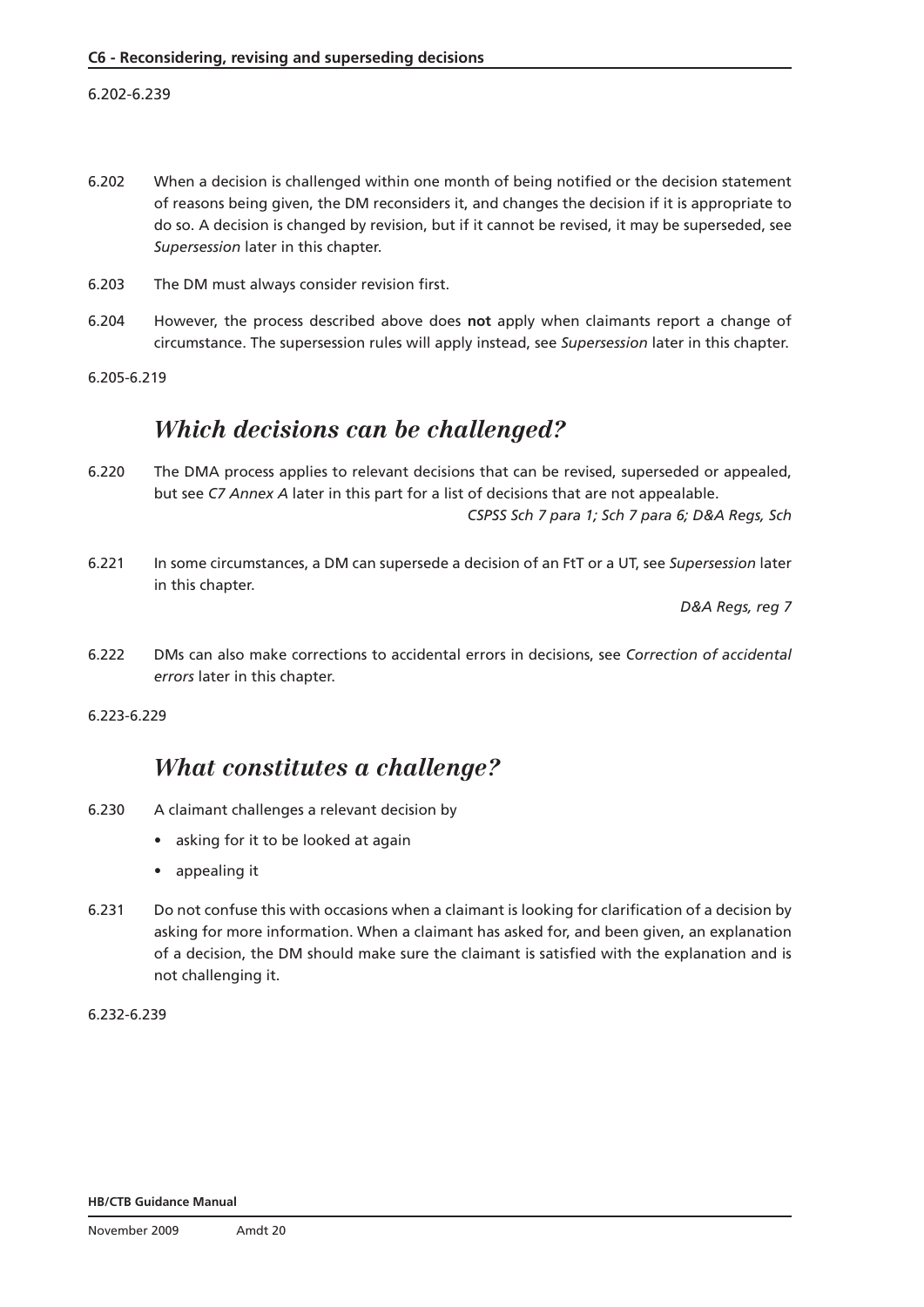6.240-6.250

## *Changes reported following notification of a decision*

- 6.240 The DM cannot revise a decision if
	- • a claimant reports a change of circumstances, **or**
	- • evidence or information is received indicating that there will be a change of circumstances

The supersession provisions apply instead.

- 6.241 Decisions should not be superseded if they can be revised instead. This rule does not apply if
	- • the decision could be revised, **and**
	- • further circumstances arise which are not in the revision rules, but are in the supersession rules

*D&A Regs, reg 4*

6.242 In these cases, the decision should be revised as appropriate, and then superseded to take account of the supersession rules.

#### **Example**

The claimant has been awarded HB from 13 August 2001. They challenge the decision on 3 September as they claimed benefit from 31 July and were unable to move in until the adaptations to meet their disability needs had been completed.

They also report that their adult son has been unemployed and getting JSA(IB) since 24 August. The DM

- reconsiders the original decision and revises it so that HB starts from 6 August
- supersedes the revised decision to take account of the change in the non-dependant's circumstances as from 27 August

#### 6.243-6.249

## *DM rejects claimant's contention or claimant challenges decision more than a month after notification*

6.250 Decisions may be superseded instead of being revised when the claimant

- • is late contacting us and we are unable to extend the time for requesting a revision, **or**
- contacts us only after the extended dispute period has ended

#### continued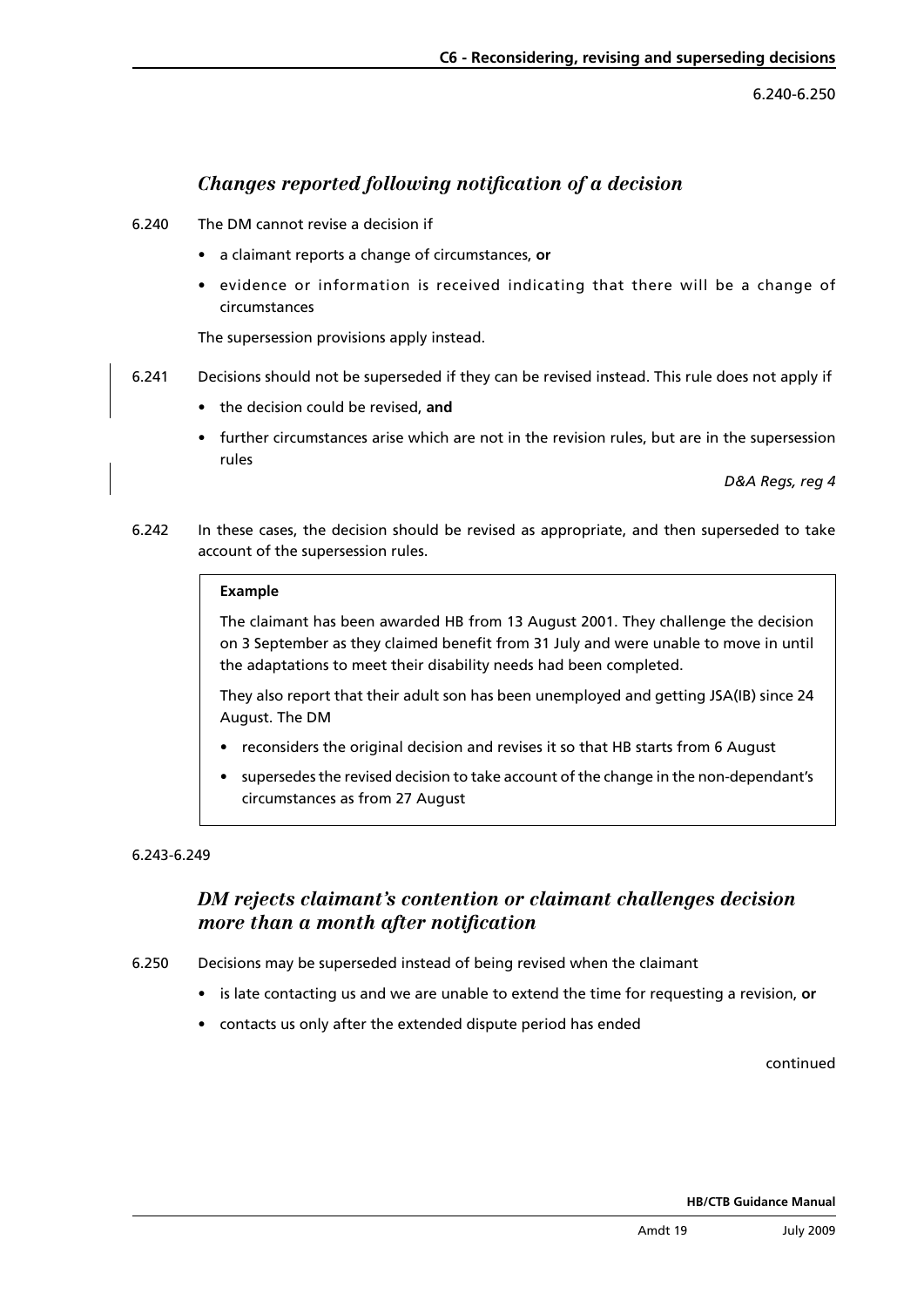#### (6.250)-6.279

#### (6.250) **Example**

A claimant is awarded HB from 25 August. The assessment includes a non-dependant deduction in respect of their son, who is aged 21 and is in full-time employment. On 5 November the claimant contacts the LA asking for the amount of deduction to be altered.

Their son earns much less than the amount used to calculate the rate of non-dependant deduction, and the deduction should have been made at a lower rate.

The claimant provides their son's pay slips to support the dispute. They tell the DM that they had made a mistake on the claim form and had been meaning to contact the LA but kept forgetting to do so.

The DM decides that the late dispute cannot be accepted.

The decision is superseded from the benefit week in which the claimant contacted the LA.

#### 6.251-6.259

### *How decisions are challenged*

6.260 Claimants can ask for a decision to be reconsidered. But this must be in writing and delivered to the LA.

*D&A Regs, reg 4*

6.261 Claimants may challenge decisions by applying for a revision or supersession or by appealing. LAs can also instigate a reconsideration of a decision.

#### 6.262-6.269

## *Who reconsiders these decisions?*

6.270 DMs can reconsider a decision that they, or another DM within the LA, has given. It is good practice that the reconsideration is done by a different DM, ie not the one who made the original decision.

*CSPSS, Sch 7, para 3; D&A Regs, reg 4*

6.271-6.279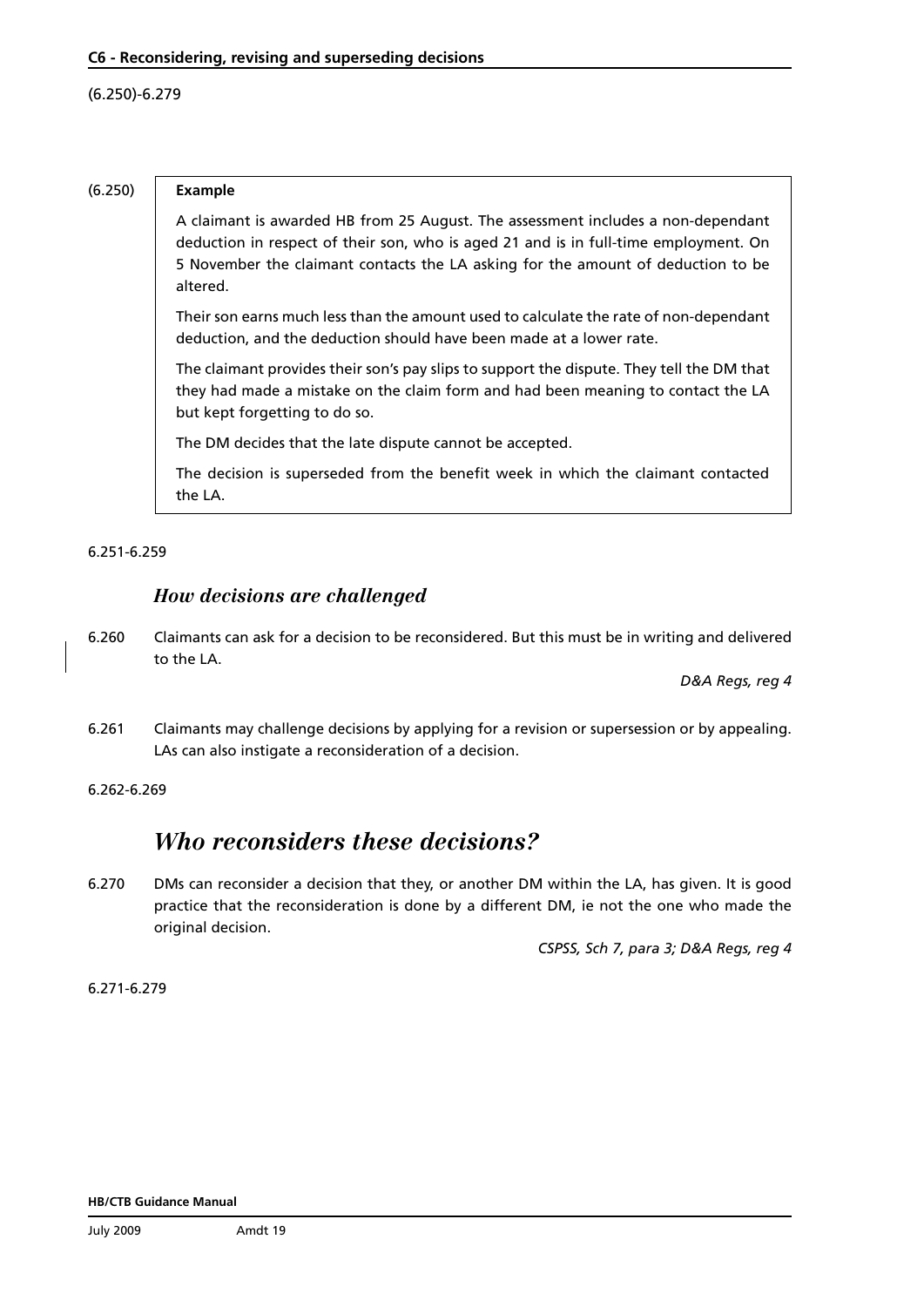6.280-6.319

## *How are relevant decisions changed?*

- <span id="page-11-0"></span>6.280 There are three ways to change a decision which has been challenged
	- • revision, see *[Revising decisions disputed during the dispute period](#page-17-0)* later in this chapter
	- • supersession if it cannot be revised, see *[Supersession](#page-24-0)* later in this chapter
	- • on appeal, see *[C7 Appeals](www.dwp.gov.uk/docs/hbgm-c7-appeals.pdf)* later in this part
- 6.281 The DM
	- • identifies the decision to be reconsidered
	- decides if it should be revised or superseded and if so, the date from which the revised or superseded decision takes effect
	- considers if any offset is appropriate and whether there is any under or overpayment

6.282-6.299

## *Revision following an appeal*

- 6.300 When an appeal is received, the DM should, in every case, consider whether the decision can be revised. If it can be revised to the claimant's advantage, the DM should revise the decision and the appeal lapses. This applies even though the decision may not be wholly in the claimant's favour. The claimant now has a new decision, fresh appeal rights and a new dispute period. For more information see *[C7, Lapsing an appeal](www.dwp.gov.uk/docs/hbgm-c7-appeals.pdf)* later in this part.
- 6.301 However, the appeal proceeds if the decision is
	- • not revised, **or**
	- revised, but not in the claimant's favour
	- • superseded

**Note**: Special rules apply when a decision is revised but not in the claimant's favour, see *[C7 Appeals](www.dwp.gov.uk/docs/hbgm-c7-appeals.pdf)* for more information.

6.302-6.309

## *Correction of accidental errors*

6.310 DMs can correct accidental errors, including slips of the pen, in their own decisions or those of other DMs.

6.311-6.319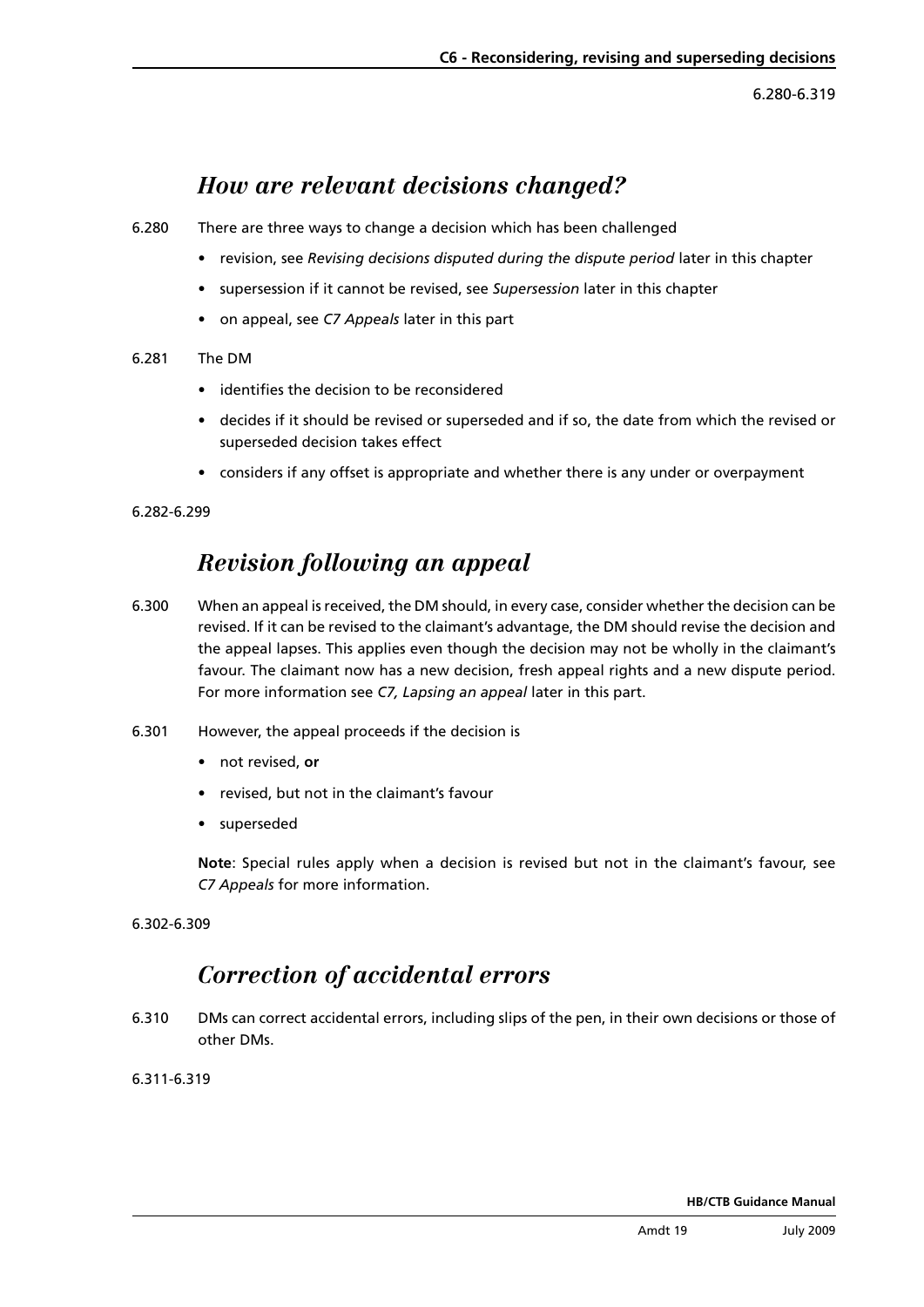#### 6.320-6.342

### *What is an accidental error?*

- 6.320 An error is only accidental when the intended decision is clear, and it is obvious that the error occurred when recording it. Accidental errors include
	- • slips of the pen
	- arithmetical mistakes
	- errors in the text
	- text entered in the incorrect place

#### 6.321-6.329

### *How to correct accidental errors*

6.330 A relevant LA can correct their own decision or record of decision at any time.

*D&A Regs, reg 10*

6.331 When a decision is corrected, the time limit for making an appeal begins on the day the corrected decision is notified.

*D&A Regs, reg 10*

6.332 [If an error is made by an FtT, it should be returned to the FtT to consider correction, see](www.dwp.gov.uk/docs/hbgm-c7-appeals.pdf) *C7 Appeals* for more information.

6.333-6.339

## *Time limits for challenges*

- 6.340 Claimants can challenge decisions if they think they are wrong or unfair. The timing of the challenge determines how it is dealt with by the DM. See *[C7 Appeals](www.dwp.gov.uk/docs/hbgm-c7-appeals.pdf)* later in this part for guidance on
	- **FtTs**
	- UTs and the courts
- 6.341 When a challenge is made outside the time limit and the circumstances of the case do not allow for the time to be extended, the DM can treat it as an application to supersede the decision, see S*[upersession](#page-24-0)* later in this chapter.
- 6.342 If a decision is not revised, see *[What happens when decision is not revised](#page-20-0)* later in this chapter.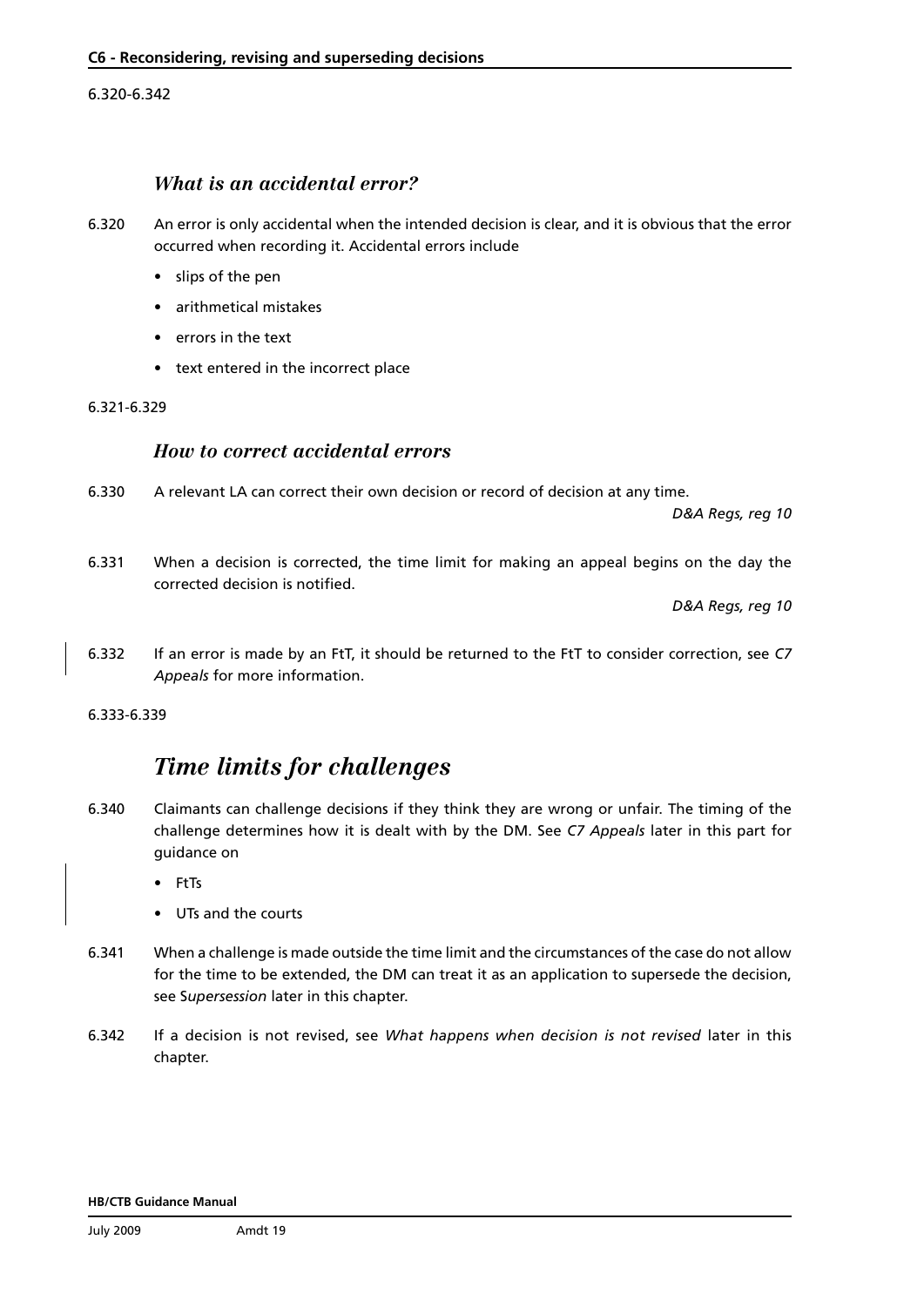6.343 Revision may be possible if a challenge is made within one month, beginning on the day following notification of the decision in question.

*D&A Regs, regs 2 & 4*

#### **Example 1**

On 18 November a claimant is notified of the decision on their claim for HB.

The period in which revision is possible begins on 19 November. The calendar month ends on 18 December.

#### **Example 2**

On 31 December a claimant is notified of the decision on their claim for CTB.

The period in which revision is possible begins on 1 January. The calendar month ends on 31 January.

#### **Example 3**

On 29 January a claimant is notified of the decision on their claim for HB.

The period in which revision is possible begins on 30 January. The calendar month ends on the last date of the following month - 28 February. In a leap year, use 29 February.

#### 6.344-6.349

### *Extending the revision time limit*

- 6.350 The one month can be extended by the period taken to supply the written statement of reasons when
	- • reasons for the decision were not included in the decision notification, **and**
	- the claimant requests a written statement of reasons for the decision within the month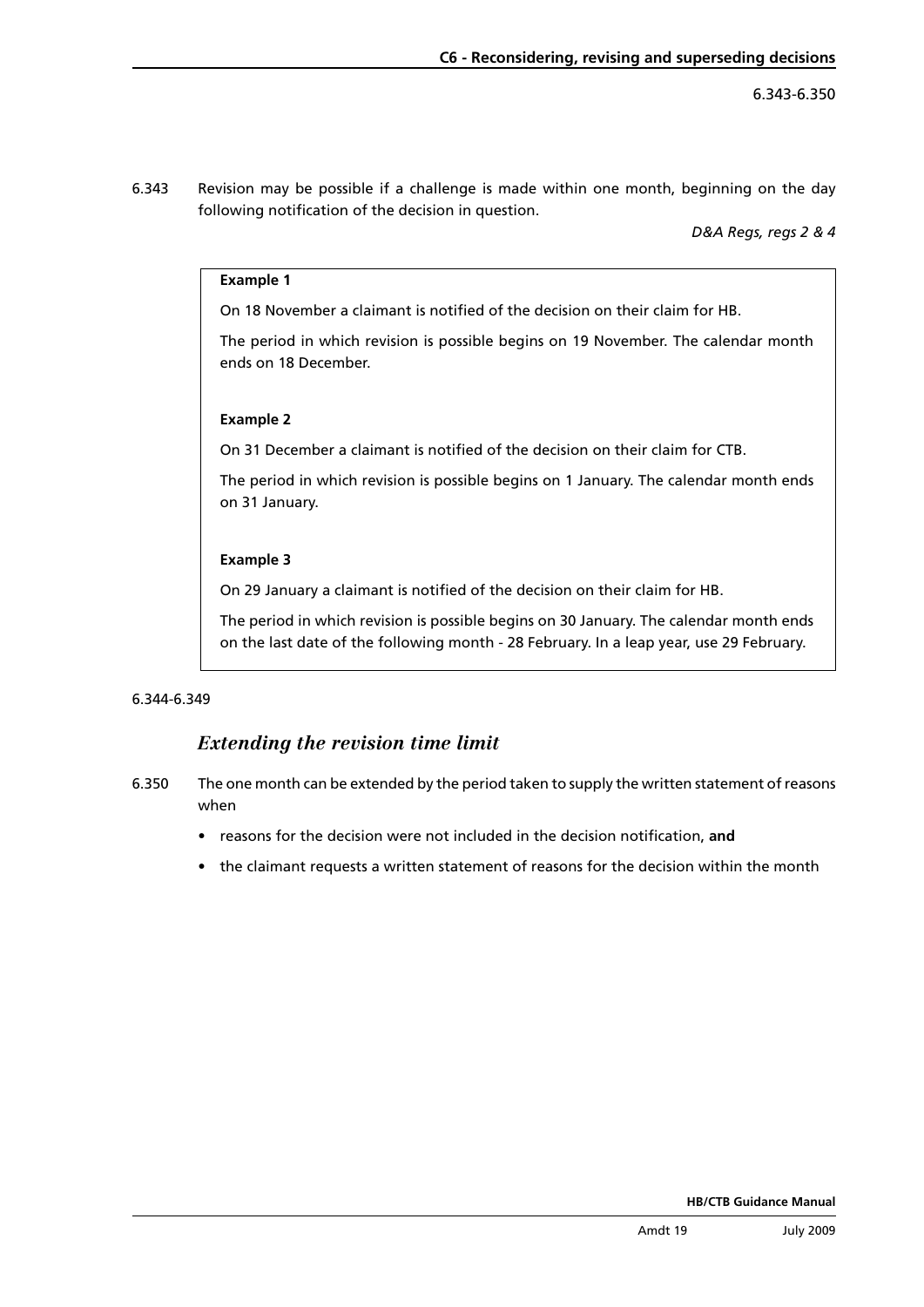#### <span id="page-14-0"></span>6.351-6.361

6.351 The extension period begins on the day that the LA receives the request for the statement and ends on the day the statement is provided to the claimant.

#### **Example**

Decision notified 1 August. The time in which revision is possible is 2 August to 1 September. On 6 August the claimant asks for a written statement of reasons. This is sent on 9 August.

The time in which revision is possible is extended by four days and now ends on 5 September.

**Note**: When calculating the time period for an out of time application for revision, do not take account of the period between the date

- a statement of reasons for the DM's decision is requested
- on which it is eventually provided to that person

#### 6.352-6.359

### *Late applications for revision of decision*

6.360 The one month time limit for applying for revision can be extended when the conditions apply, see *[Conditions for a late application to be accepted](#page-15-0)* later in this chapter.

*D&A Regs, reg 5*

**Note**: When calculating the time period for an out of time application for revision, do not take account of the period between the date

- a statement of reasons for the DM's decision is requested
- on which it is eventually provided to that person
- 6.361 The application should
	- be made in writing
	- • contain details and reasons as to why an extension of time is sought, **and**
	- contain sufficient details to identify the decision to be revised, and
	- be made within 13 months of the date the decision to be revised was notified, and
	- be delivered to the LA

*D&A Regs, reg 5*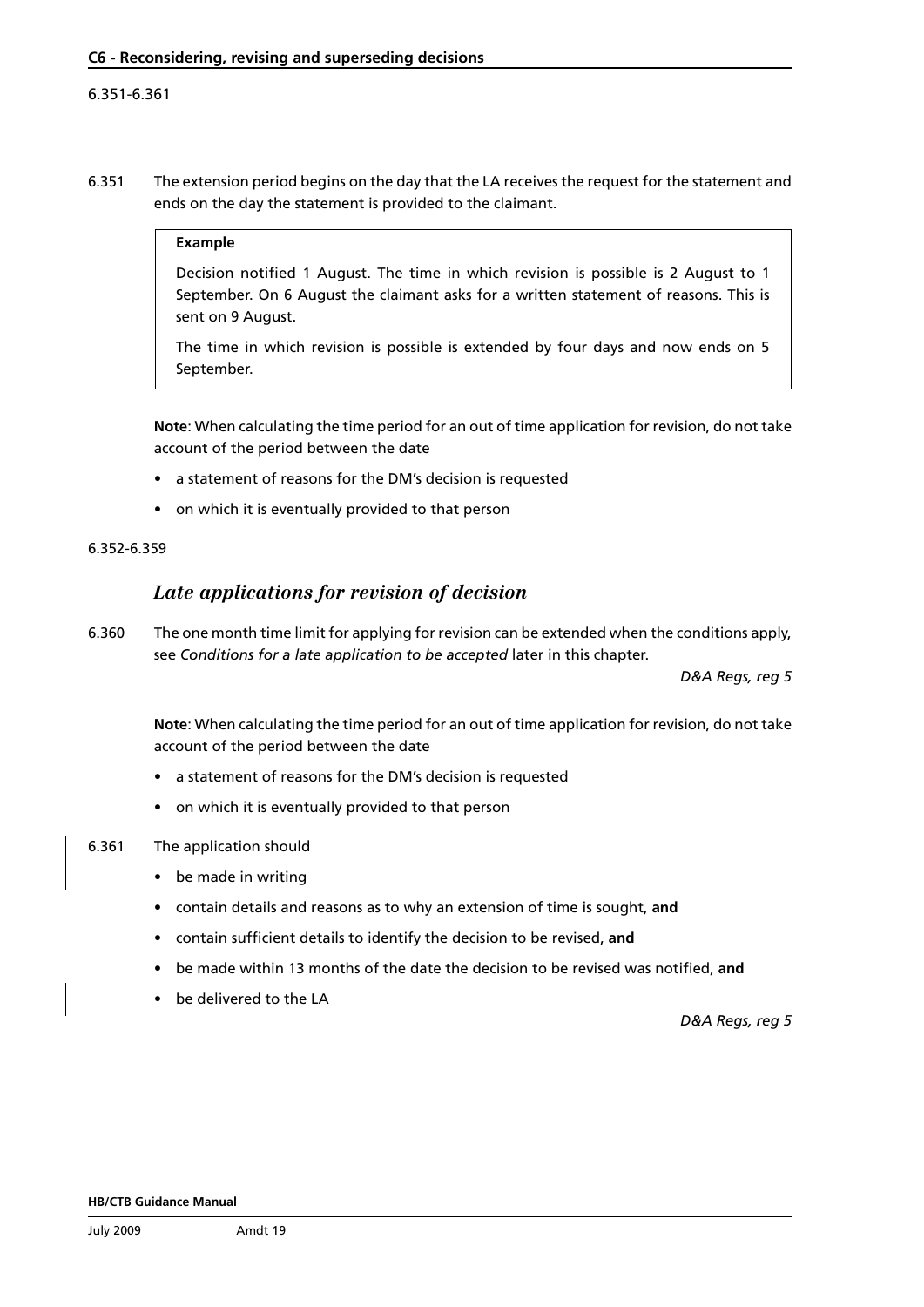6.362-6.364

### *Conditions for a late application to be accepted*

- <span id="page-15-0"></span>6.362 The following conditions should **all** be satisfied for a late application to be accepted
	- **a** it is reasonable to grant the application for the extension of time, and
	- **b** the application for revision has merit, eg it may be successful if the late dispute is accepted, and
	- **c** there are special relevant circumstances, and
	- **d** as a result of those special circumstances the application for revision could not be made within the time limit

*D&A Regs, reg 5*

- 6.363 The term 'special circumstances' is not defined in legislation. It can include factors such as
	- the applicant, partner or dependant has died or suffered serious illness
	- the applicant is not resident in UK
	- normal postal services were adversely affected

**Note**: The list is not exhaustive. Consider each application on its own merits, but remember that the later the application the more compelling the special circumstances for lateness must be.

*D&A Regs, reg 5*

- 6.364 When deciding whether it is reasonable to grant the application, take no account of
	- ignorance or misunderstanding of law or time limits
	- the fact that a UT or court has taken a different view of the law from that which was previously understood and applied

*D&A Regs, reg 5*

#### **Example**

The claimant, a pensioner, is awarded HB in a decision notified on 1 August. They do not agree with the way in which their occupational pension has been treated, but before they can apply for a revision they suffer a stroke and are admitted to hospital for three months. They are discharged home on 6 November.

On 11 November they write to the LA asking them to reconsider the decision, providing fresh information about their occupational pension and explaining why they have not done so before.

The DM accepts the explanation for lateness and the claimant's reasoning on the pension issue and revises the decision to award HB from the date of claim.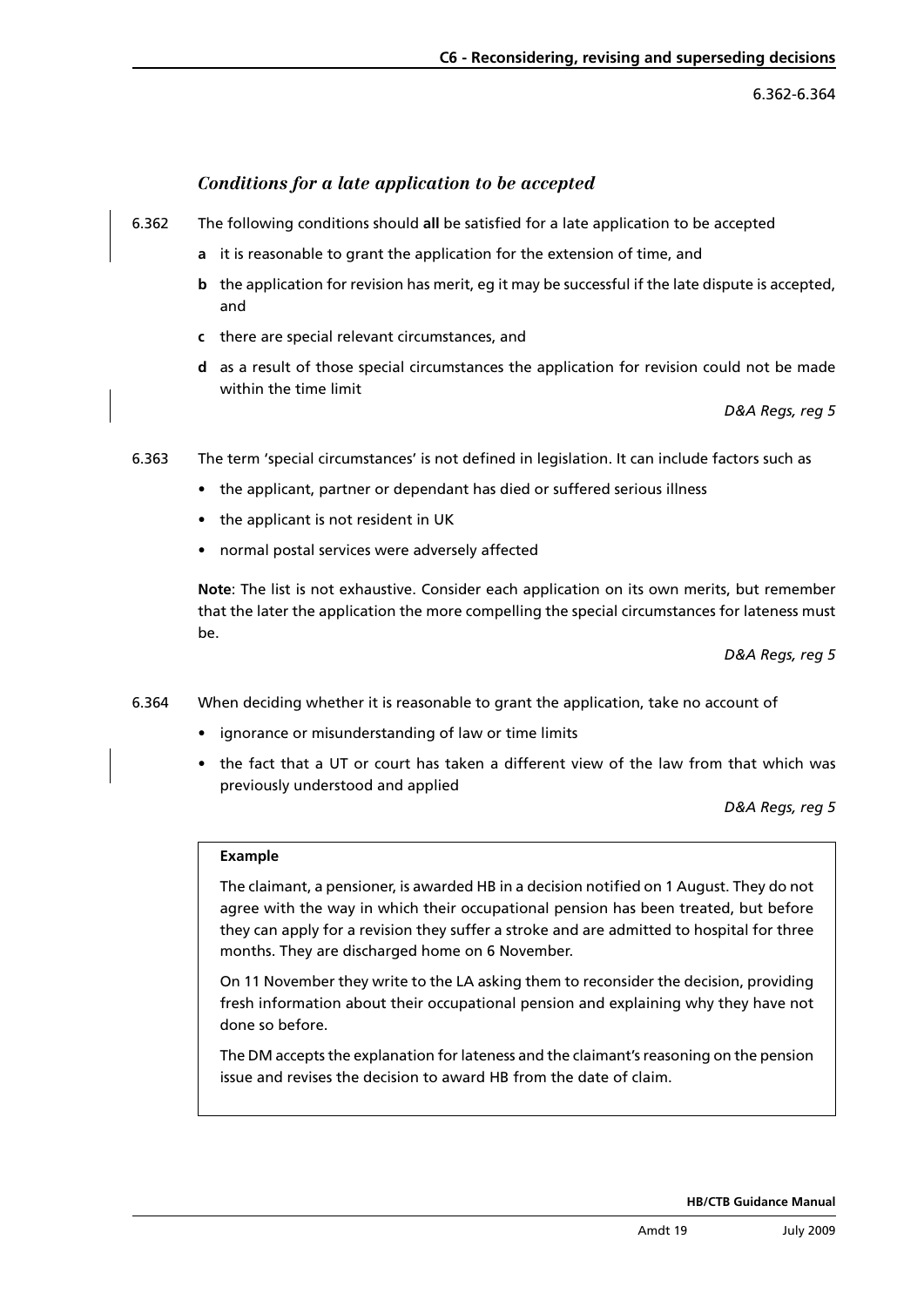#### 6.365-6.379

6.365 If the DM refuses a late application for revision it is not open to the claimant to apply again for their application to be accepted out of time. The law does not permit renewed applications. *D&A Regs, reg 5*

#### 6.366-6.369

### *Revision instigated by the DM*

6.370 DMs may act on their own initiative to revise a relevant decision if

- • within one month of the notification of the original decision, the DM has sufficient information to show that the original decision was made in ignorance of, or was based on a mistake as to, some material fact, **or**
- the claimant has made an appeal, including a late appeal where FtT Rule 23 and Schedule 1 applies, and that appeal has not been determined, see *[C7 Appeals](www.dwp.gov.uk/docs/hbgm-c7-appeals.pdf)* later in this part *D&A Regs, reg 4; CSPSS Sch 7, para 3*
- 6.371 DMs have the power to revise a relevant decision at any time if a decision
	- arose from an official error
	- was made in ignorance of or was based on a mistake as to some material fact and, as a result of that ignorance or mistake as to that fact, the decision was more advantageous to the claimant than it would otherwise have been but for that ignorance or mistake

*D&A Regs, reg 4*

- 6.372 A relevant decision may be revised if
	- a decision in respect of the claimant is given by an FtT, a UT or court on appeal against a decision ('decision A')
	- the relevant decision was made after decision A, and
	- the relevant decision would have been made differently had the LA been aware of that appeal decision at the time it made the relevant decision

*D&A Regs, reg 4*

6.373-6.379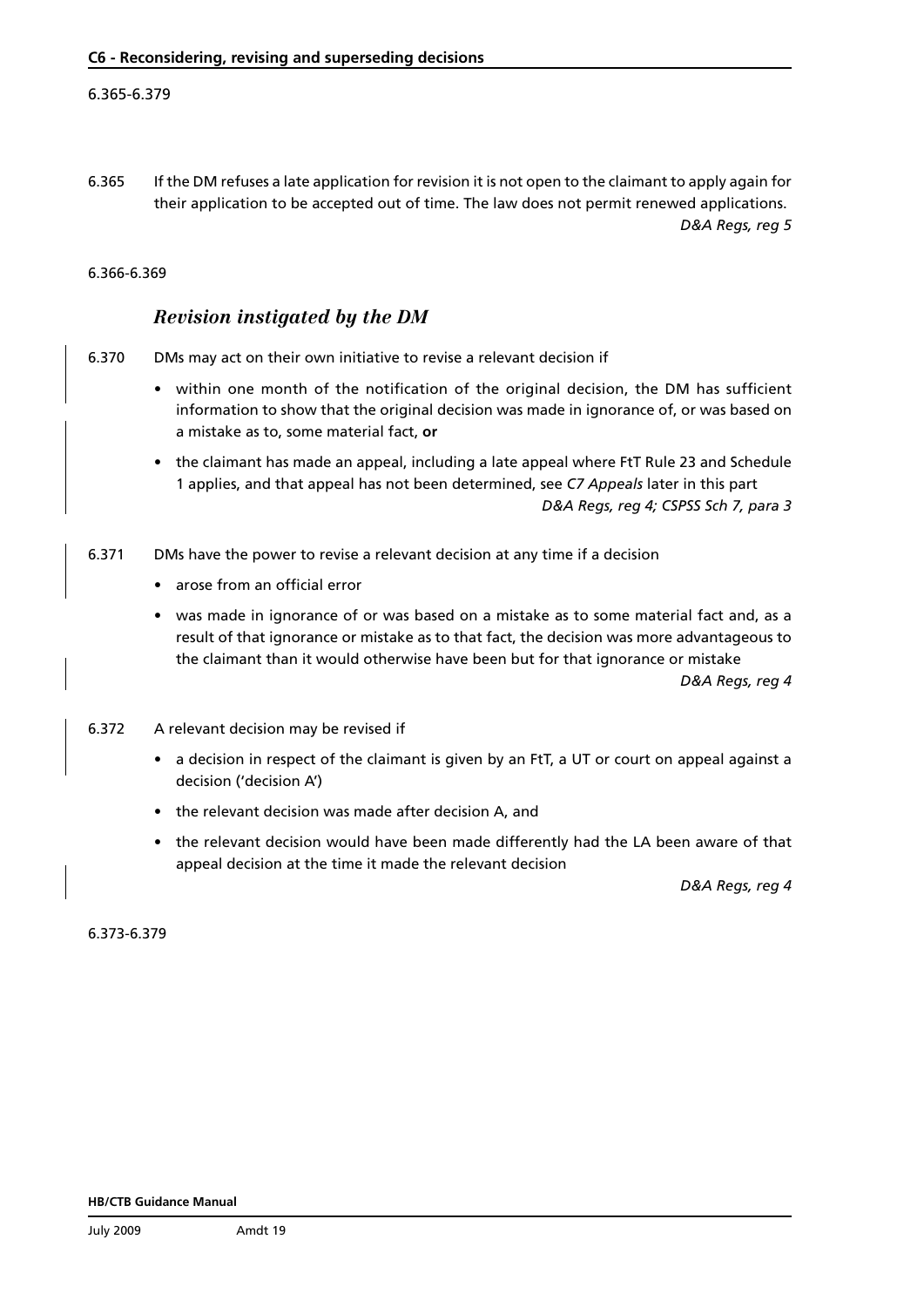6.380-6.399

### *Decision revised*

<span id="page-17-0"></span>6.380 A decision that revises an existing decision carries fresh appeal rights and has a fresh challenge period. Claimants can challenge the revised decision provided the challenge is lodged within the time limit. As with the original decision, the challenge may be a request for revision or an appeal and the challenge period may be extended.

6.381-6.389

## *Revising decisions challenged within a month of notification*

6.390 Decisions challenged within a month of notification can be revised by the DM. The claimant may ask for the original decision to be reconsidered, or may appeal.

*CSPSS, Sch 7 para 3; D&A Regs, reg 4*

**Note**: When determining if the challenge has been received in good time, ie within a month of notification of the decision in question, do not take account of the period between the date

- a statement of reasons for the DM's decision is requested
- on which it is eventually provided to that person
- 6.391 If the claimant appeals, the DM should always consider whether the decision should be revised. If the decision is revised to the appellant's advantage, the appeal normally lapses even when the appellant is not given all that they want. For more information see *[C7, Lapsing an appeal](www.dwp.gov.uk/docs/hbgm-c7-appeals.pdf)*  later in this part.

*CSPSS, Sch 7 para 3; D&A Regs, reg 17*

6.392 In cases when the decision is revised, but not to the appellant's advantage, the appeal proceeds, but the appeal will be treated as against the revised decision.

*D&A Regs, reg 17*

6.393 The appellant should be given a further month in which to make representations against the revised decision, see *[C7 Decision changed to claimant's advantage](www.dwp.gov.uk/docs/hbgm-c7-appeals.pdf)* later in this part.

*D&A Regs, reg 17*

- 6.394 The DM should always reconsider decisions challenged during the month following notification. Persons affected do not have to give reasons why they think the challenged decision is wrong. The DM may need further evidence or information to establish if it was based on incorrect facts or law.
- 6.395 If the DM notices an error, the decision can be looked at again even if it is noticed outside the one month time limit, see *[Decisions that can be revised at any time](#page-21-0)* later in this chapter.

6.396-6.399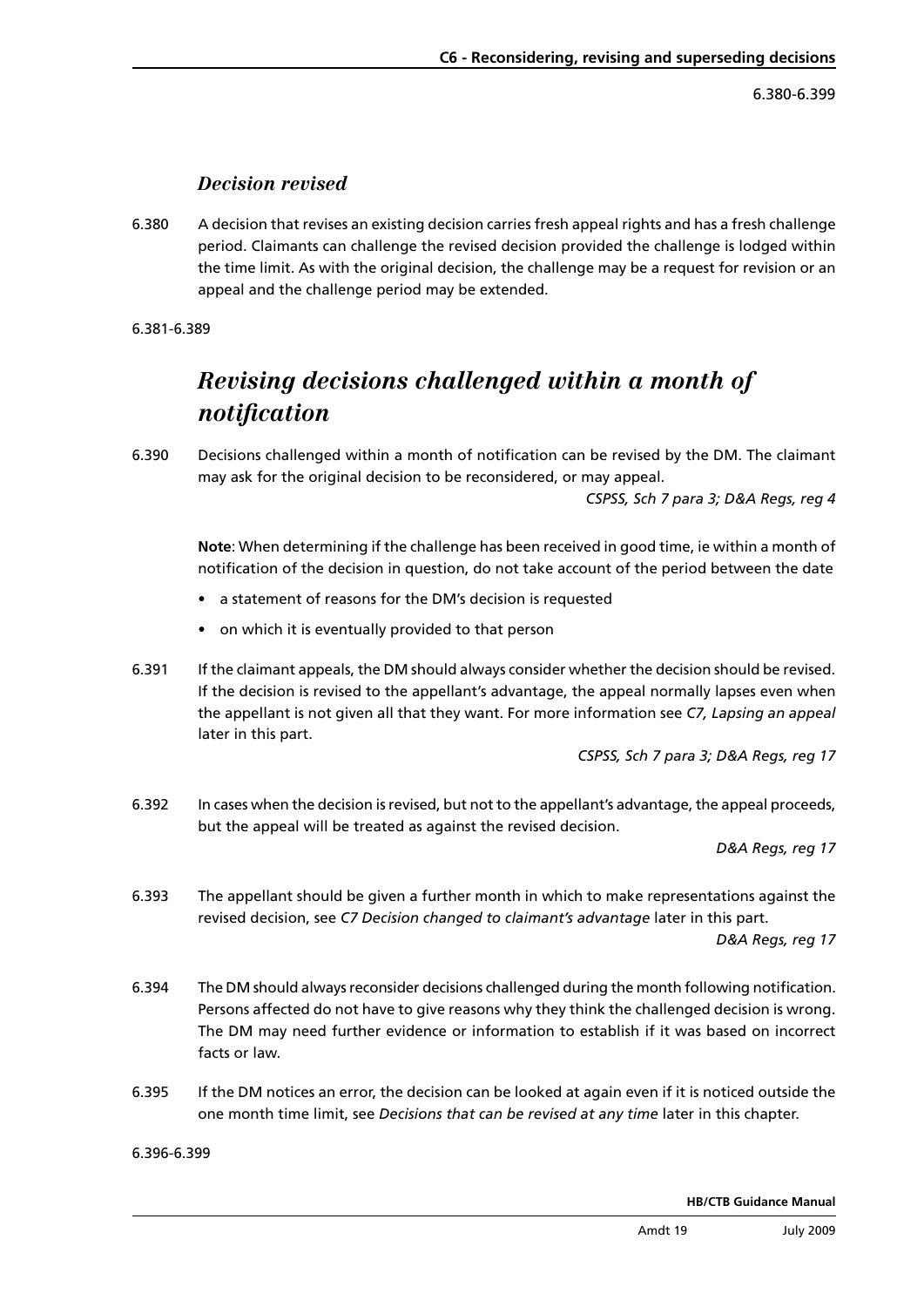<span id="page-18-0"></span>6.400-6.410

## *What to consider when revising a decision*

6.400 The DM should exercise discretion when deciding what parts of a decision need revising. The DM looking at a decision need not examine all the facts and circumstances of the case again. For example, only one fact may be in dispute.

*CSPSS, Sch 7 para 3*

#### **Example**

A lone parent claims HB for themself and two children. They work part-time in the evenings as an office cleaner. The DM awards HB taking gross earnings into account.

The claimant challenges the amount of the award.

The DM revises the original decision because the amount of earnings has not been reduced to take account of tax and NI deductions, but does not consider other aspects of the initial decision.

- 6.401 The original decision should be revised if the DM
	- • reaches a different conclusion about the facts of the case
	- decides that the original decision was based on a mistaken view of the facts
	- considers the original decision was based on an incorrect interpretation of the law
	- considers the original decision was based on insufficient evidence
	- • decides that there are new relevant facts which were not known at the time the decision was made

6.402-6.409

## *HB/CTB entitlement and relevant benefit*

6.410 Regulations allow decisions to be changed in order to take account of the award of a Social Security benefit (relevant or qualifying benefit) which is advantageous to the HB/CTB claimant at any time and without restriction on arrears.

*D&A Regs 2001 regs 4, reg 7, reg 8*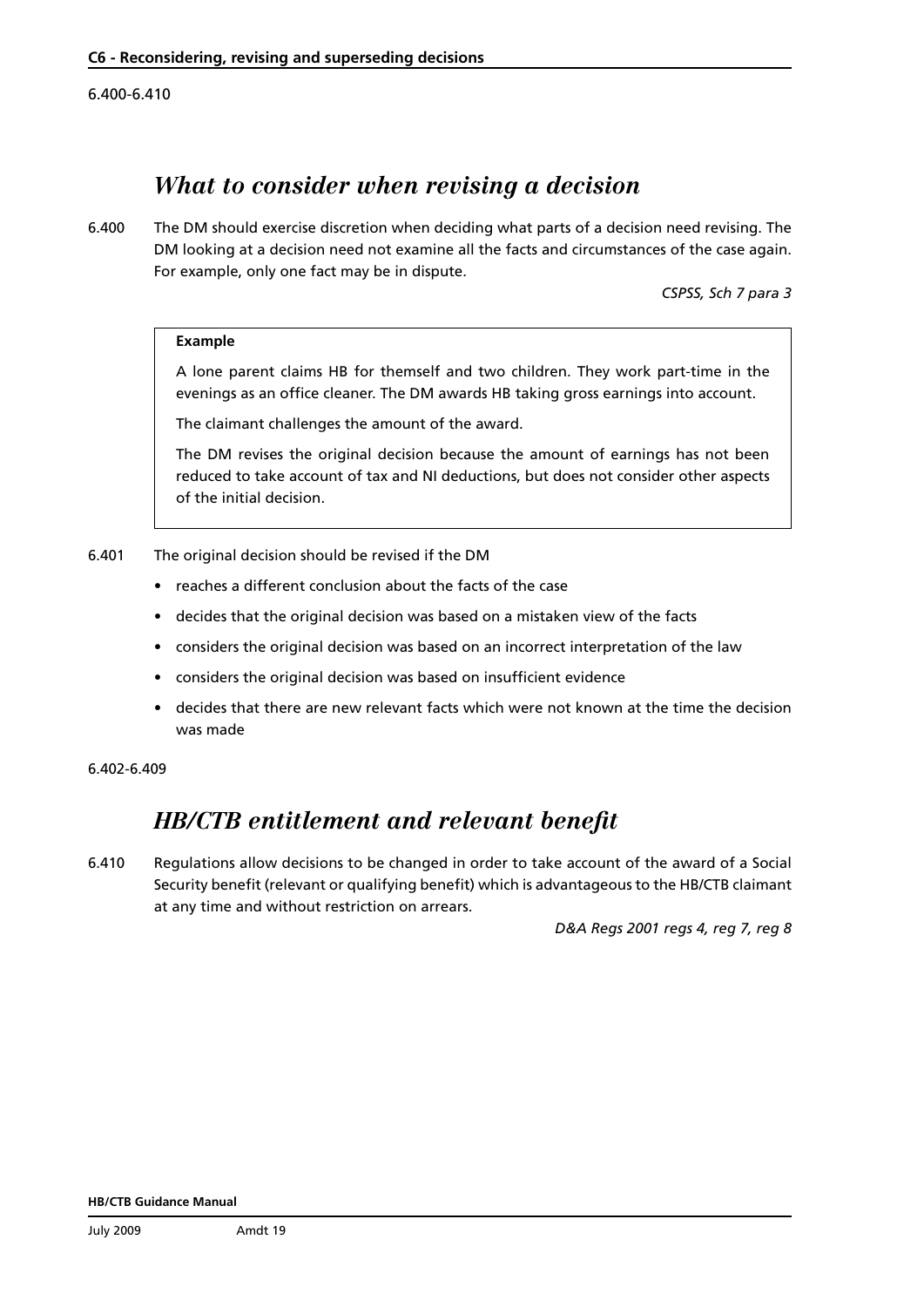- 6.411 When there is an existing HB/CTB award, and entitlement to a relevant benefit arises which affects entitlement to, or the award of HB/CTB, the HB/CTB decision can be either
	- revised at any time and without restriction on arrears, if the relevant benefit entitlement arises from the same date as HB/CTB
	- superseded, if the relevant benefit entitlement arises from a later date than HB/CTB

**Note**: The revised or superseded HB/CTB decision takes effect from the same date as the award of the relevant benefit regardless of when you were notified of the award.

#### **Example 1**

On 7 October 2003, HB is awarded from 17 September 2003 on the basis that the claimant is not entitled to Income Support (IS). On 17 November 2003, IS is awarded from 7 September 2003. The 7 October 2003 decision can be revised.

#### **Example 2**

On 7 October 2003, HB is awarded from 17 September 2003 without DP (Disability Premium). On 17 November 2003 Disability Living Allowance (DLA) is awarded to the claimant from 7 June 2003. The 7 October 2003 decision can be revised to include DP from 17 September 2003.

6.412 When HB/CTB terminates due to the cessation of a relevant benefit, the HB/CTB decision can be revised if the relevant benefit is reinstated following revision, supersession or appeal.

#### **Example 1**

On 16 July 2003 entitlement to income-based Jobseeker's Allowance (JSA(IB)) is stopped because the Department for Work and Pensions (DWP) decide that the claimant is living together as husband and wife (LTAHAW) with a partner in full time work. The LA decide to end the HB award. On 17 November 2003 the DWP decision is overturned on appeal and JSA(IB) is reinstated from 16 July 2003. The decision to end the HB can be revised.

#### **Example 2**

The claimant is in receipt of HB, inclusive of DP. On 16 July 2003 entitlement to DLA ceases and as a result the claimant is no longer entitled to HB because income now exceeds the applicable amount. On 17 November 2003 DLA is reinstated on appeal from 16 July 2003. The decision ending entitlement to HB can be revised.

6.413 A revised or superseded HB/CTB decision following the award of a relevant benefit should also revise the claimant's applicable amount from the effective date of the award of the relevant benefit. When ChB is awarded, for example, the increase in applicable amount is effective from the date ChB was awarded from. It is not restricted to the date on which the child's birth or the receipt of ChB is notified.

#### 6.414-6.449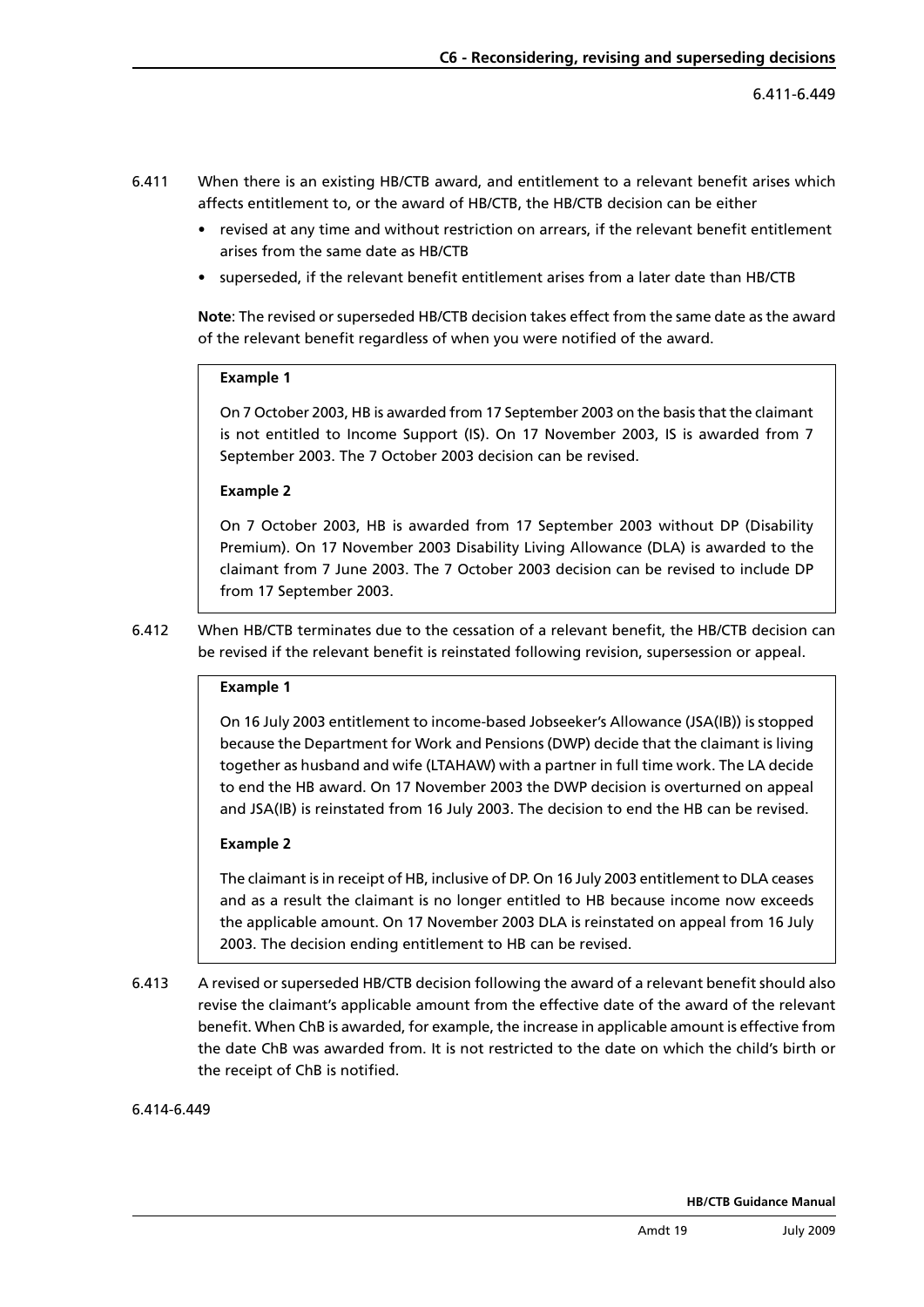<span id="page-20-0"></span>6.450-6.489

# *Handling cases when decisions are challenged*

## *More evidence or information needed*

- 6.450 The DM may require more evidence or information from the claimant to deal with the application for revision. The claimant should be notified that the evidence is required, and that the decision may be revised on the basis of the
	- evidence when this is supplied within one month of the notification (or such longer period as the authority may allow), **or**
	- original application when no response is received within the time allowed

*D&A Regs, reg 4*

6.451 The one month period can be extended by DMs if it is reasonable to do so.

*D&A Regs, reg 4*

6.452-6.469

## *What happens when decision is not revised*

- 6.470 Although the DM should always look again at a case when a decision is challenged, there may not be any reason to revise it. If the claimant has requested reconsideration of the disputed decision and there is no reason to revise it, the claimant is notified that the DM has not revised the decision.
- 6.471 When the DM is reconsidering a case because the claimant has appealed, if it is decided that revision is not appropriate the appellant should be informed, and at the same time told that the appeal will proceed.
- 6.472 If the DM notifies the claimant of their intention not to revise, or that the decision is revised to the detriment of the claimant, the decision notice should make clear that the appeal will proceed unless the claimant asks for it to be withdrawn, see *[C7 Appeals](www.dwp.gov.uk/docs/hbgm-c7-appeals.pdf)* later in this part for more information.

**Note**: The decision must **always** be notified when the DM revises the decision to the detriment of the claimant.

6.473-6.489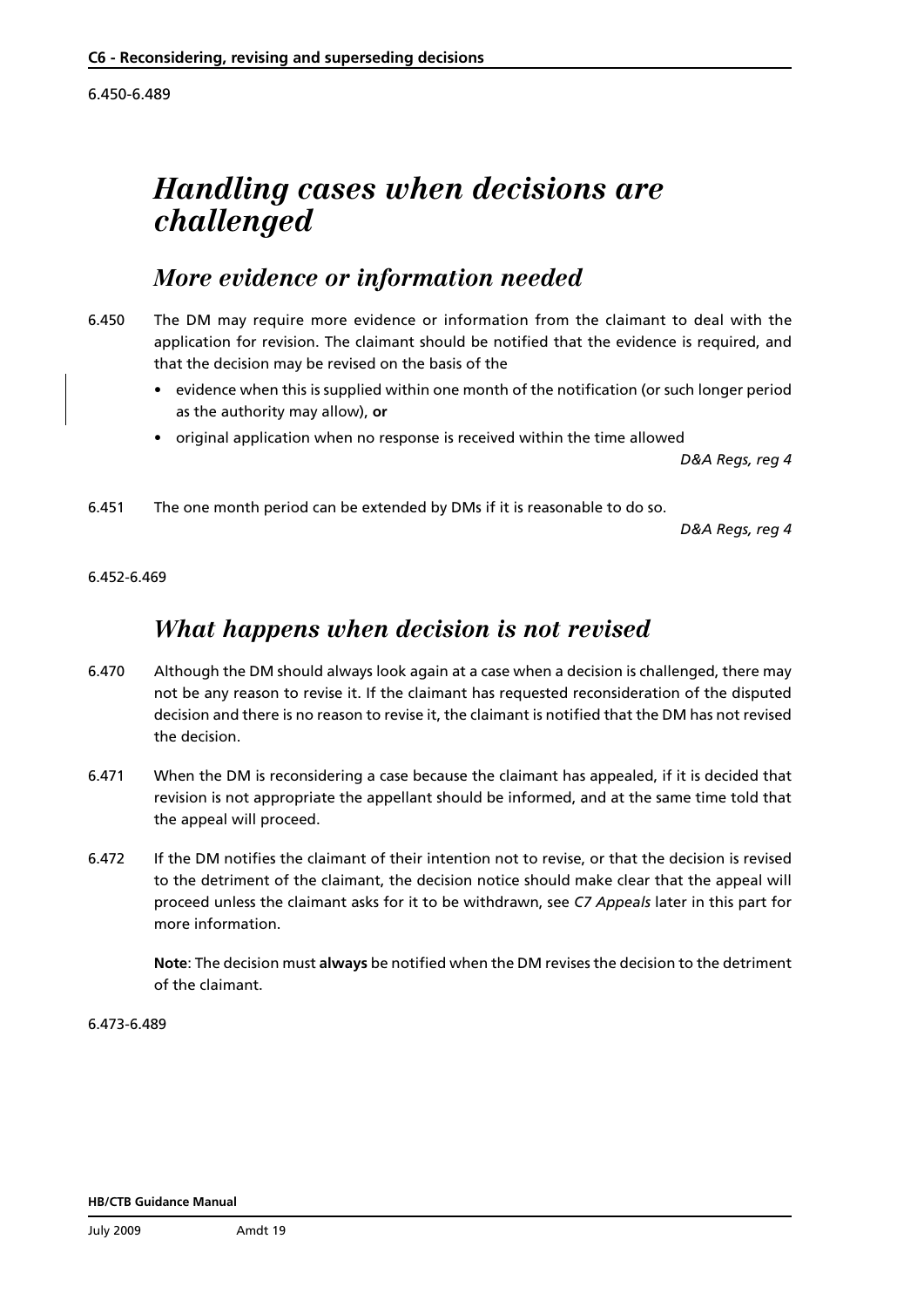6.490-6.520

## *What happens when decision is revised*

- <span id="page-21-0"></span>6.490 If the claimant has appealed and the revision is in the claimant's favour, the
	- • appeal lapses
	- • claimant gets a new decision with new appeal rights
- 6.491 Claimants who are still unhappy can
	- • apply for the fresh decision to be revised
	- appeal against the fresh decision
- 6.492-6.499

## *Decisions involving issues arising on appeal in other cases*

6.500 The DM may decide not to make a decision on a 'Iookalike' case while a lead case appeal is pending before the Courts, see *[C7 Staying decisions if an appeal is pending before a court](www.dwp.gov.uk/docs/hbgm-c7-appeals.pdf)  order in another case* later in this part for more information on 'lookalike' cases.

*CSPSS Sch 7, para 16 & D&A Regs, reg 15*

#### 6.501-6.509

## *Decisions that can be revised at any time*

6.510 In certain circumstances DMs can revise certain decisions at any time without an application from a claimant. These are

*CSPSS, Sch 7 para 3*

- • revision for official error
- • revision for error of fact
- revision as a consequence of a Rent Officer's (RO's) redetermination
- • decisions with no appeal rights

#### 6.511-6.519

### *Revision for official error*

6.520 A decision made by the DM either initially or on a supersession can be revised at any time for official error.

*D&A Regs, reg 4*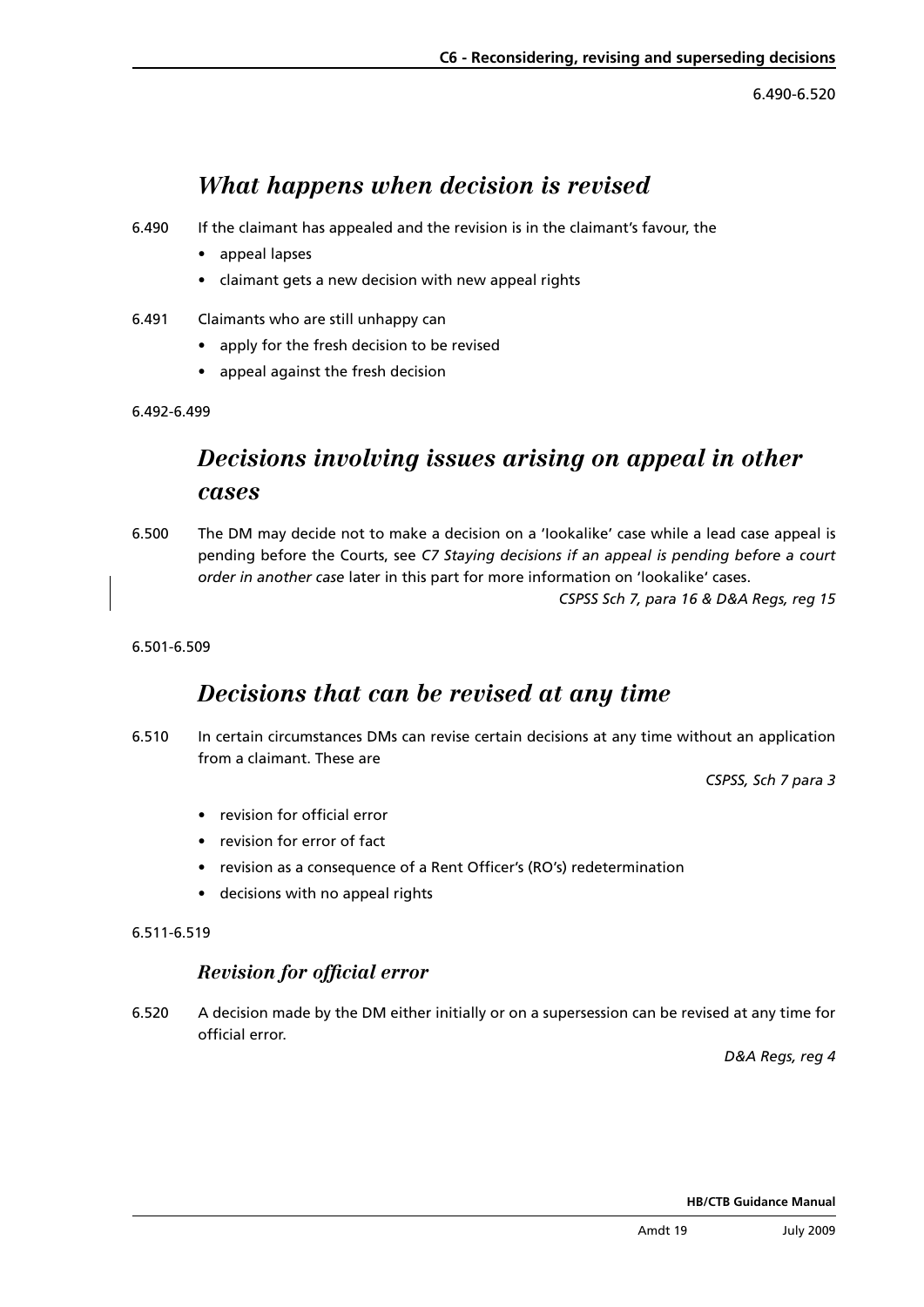#### <span id="page-22-0"></span>6.521-6.522

#### *Meaning of official error*

- 6.521 An official error is an error made by
	- an LA, or a person
		- authorised to carry out any function of an LA relating to HB or CTB, **or**
		- providing services relating to HB or CTB directly or indirectly to the LA
	- an officer, acting in an official capacity, of the
		- DWP, **or**
		- Her Majesty's Revenue and Customs

'Official error' does **not** include any error caused wholly or partly by any person or body not specified above and any error of law which is shown to have been an error only by virtue of a subsequent decision of a UT or the court.

*D&A Regs, reg 1*

6.522 In considering whether a decision was based on an official error, DMs should note that

- an official error refers only to a clear mistake of fact or law arising from the actions of an officer acting in an official capacity. The officer must **not** have been acting in a private capacity, eg giving advice to a neighbour
- the official error must have made the appropriate decision wrong
- the error must lie in the decision and not merely in the circumstances surrounding its issue
- • 'mistake' refers only to obvious mistakes made by officers on the facts told to them by claimants or which they had reason to believe were relevant
- they have a duty to consider whether the claimant, or another person other then the claimant, who is not an official, has caused or contributed to any mistake
- there is no general duty on an officer to keep all cases constantly under review in order to see whether a particular provision might apply in a particular case, even when that provision may be beneficial to a claimant
- the provision cannot apply where the mistake, act or omission occurred after the decision being reconsidered was made. To be relevant, it must have occurred before or have existed at the time of the decision
- an error of law by a DM is an official error

**Note**: Decisions which are wrong in law because of a decision of a Commissioner or Court cannot be revised. The decision should be superseded instead, see *[Supersession](#page-24-0)* later in this chapter.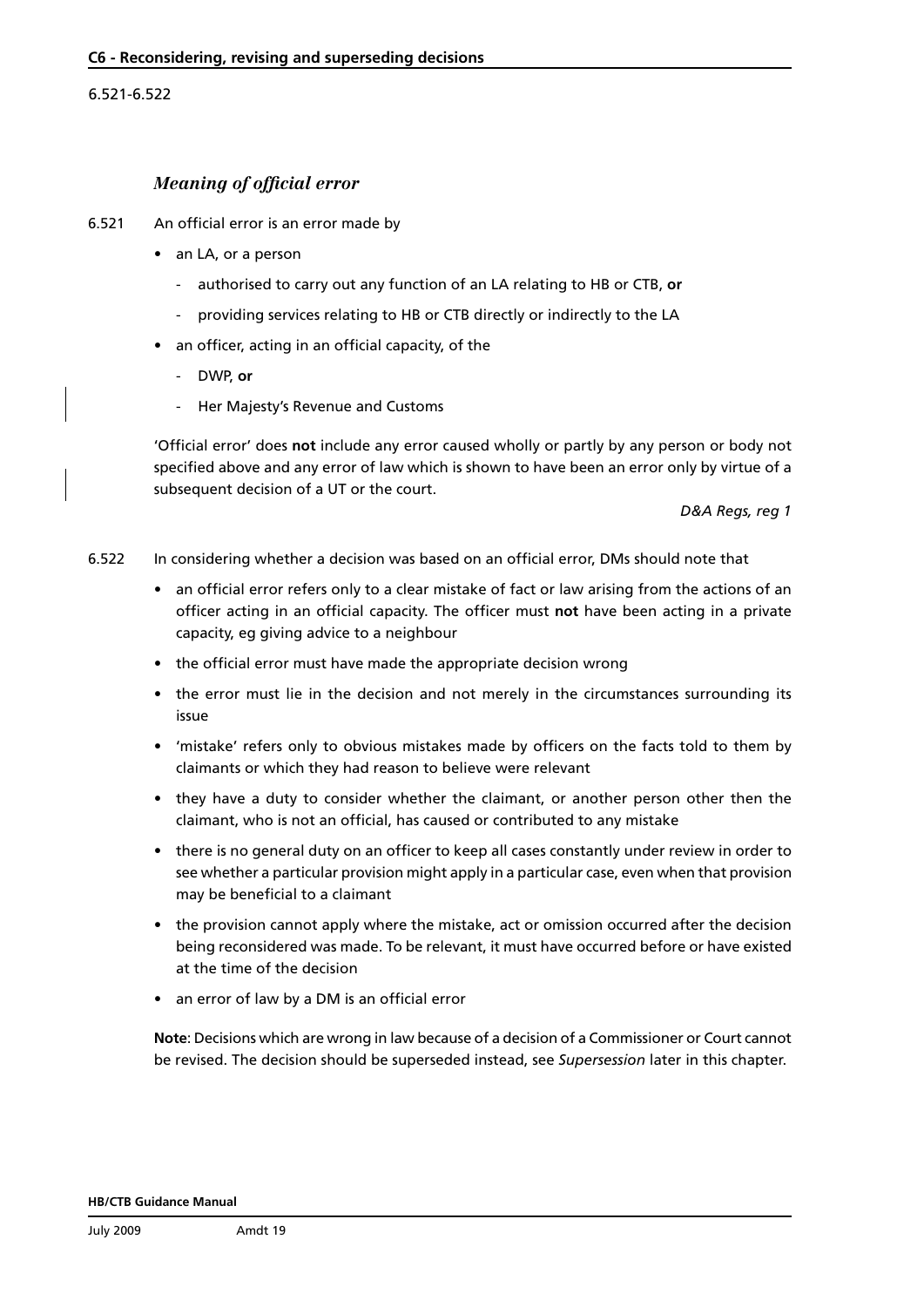6.523-6.559

6.523 Applications for supersession may be treated as applications for revision if it would be more appropriate to apply the revision rules. This is most likely to be when the decision ought to be revised because it was based on an official error. In these circumstances revision is more appropriate because the effective date of the revised decision is more advantageous to the claimant than the effective date of the superseding decision.

*D&A Regs, reg 4*

### 6.524-6.529

## *Revision for error of fact*

6.530 A decision can be revised at any time if the decision was better for the claimant than it should have been, because it was made in ignorance of, or based on a mistake as to, a material fact, see *[Material fact](#page-37-0)* later in this chapter.

*D&A Regs,reg 4*

#### 6.531-6.539

### *Revisions as a consequence of a Rent Officer's redetermination*

- 6.540 A decision can be revised at any time when the
	- decision was made on the basis of a determination of an RO under the Rent Officers (Housing Benefit Functions) Order 1997 or Rent Officers (Housing Benefit Functions) (Scotland) Order 1997 as to the rent for the purposes of calculating entitlement to housing benefit, and
	- • the amount which represents the rent has subsequently been **increased** as a result of an RO's redetermination, substitute determination or substitute redetermination

*D&A Regs, reg 4*

#### 6.541-6.549

### *Decisions with no appeal rights*

- 6.550 Decisions which have no right of appeal can be revised at any time. These are mainly administrative decisions such as timing and manner of payment.
- 6.551 Decisions that are not appealable are listed in *[C7 Annex A](www.dwp.gov.uk/docs/hbgm-c7-appeals.pdf)* later in this part. When such a decision is challenged, the LA should look again at the decision, and revise or supersede it. These decisions can be challenged by means of judicial review.

*CSPSS, Sch 7 para 6; D&A Regs, reg 16 & Sch; D&A Regs, regs 4 & 7*

6.552-6.559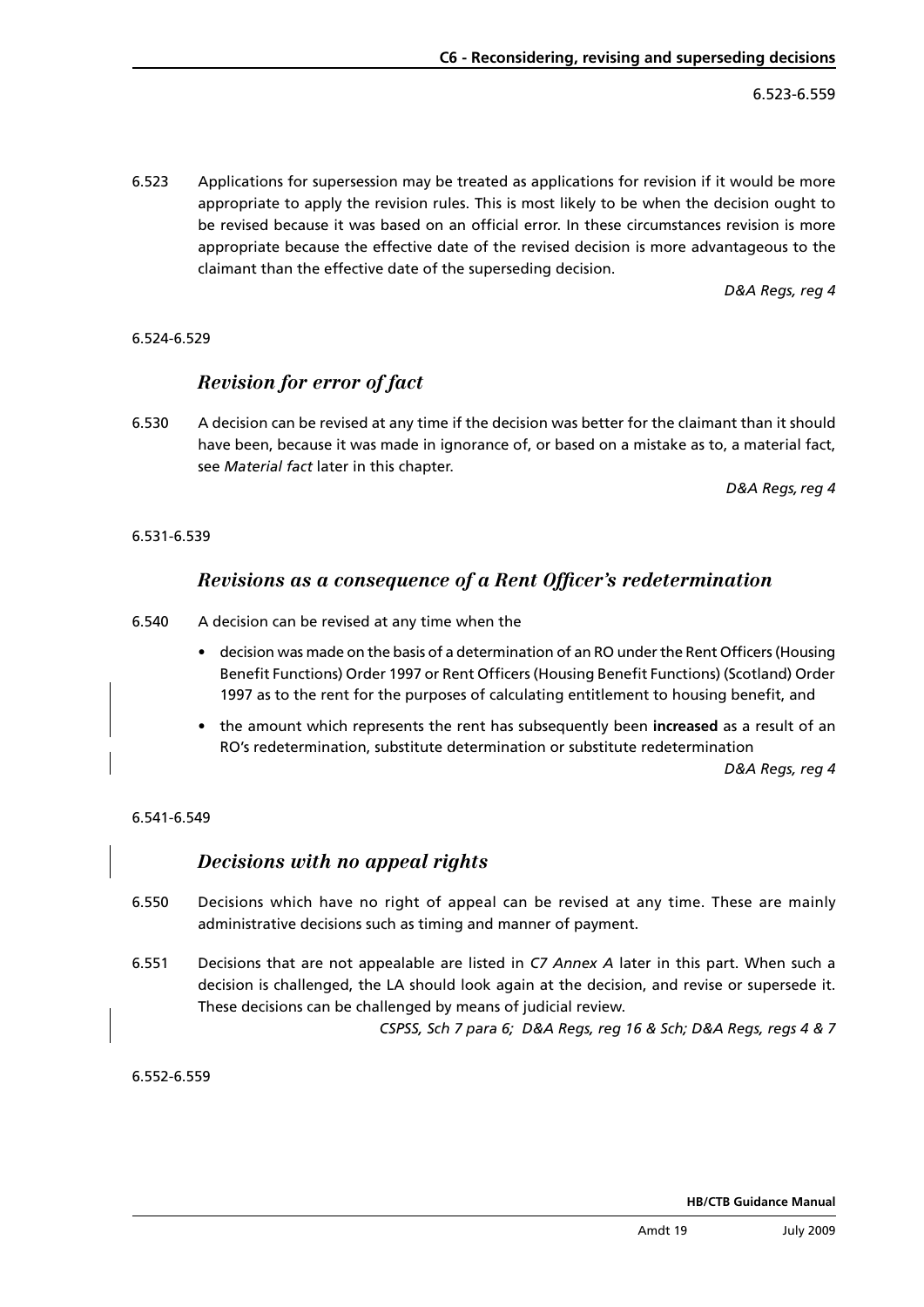#### <span id="page-24-0"></span>6.560-6.619

## *Effective date of revised decision*

6.560 A revised decision replaces the original decision and will usually take effect from the same date. The exception is when the effective date of the original decision was itself wrong.

*CSPSS, Sch 7 para 3; D&A Regs, reg 6*

#### **Example 1**

An HB claimant is awarded benefit from 6 May. The DM decides, on the evidence provided, that the claimant has part-time earnings.

The part-time earnings are taken into account when calculating the amount of benefit.

On 21 May the claimant disputes the decision because the part-time earnings had ended before the award of benefit. The DM reconsiders the evidence and decides that the claimant is entitled to benefit with no part-time earnings taken into account.

A new decision is made excluding part-time earnings from 6 May.

#### **Example 2**

A claimant makes a claim for HB on 6 September. The DM decides that the claimant is not entitled to benefit until 17 September as he does not move into the property until 17 September.

The claimant disputes the decision on the grounds he was waiting for a social fund loan to help with the cost of removal expenses for himself, wife and one month old daughter and has been liable for the rent since 3 September.

The DM reconsiders the evidence and awards benefit from 3 September.

#### 6.561-6.599

## *Supersession*

6.600 Supersession means changing a decision of a DM, an FtT or a UT and replacing it, generally from a date later than the original decision. Certain conditions have to be satisfied before a decision can be superseded.

6.601-6.609

## *Applications for supersession*

6.610 If a written communication is received from a claimant who is getting HB/CTB, or who has had a claim to HB/CTB turned down, the DM must first decide whether it is an application for supersession either of the existing award or decision refusing to award HB/CTB.

#### 6.611-6.619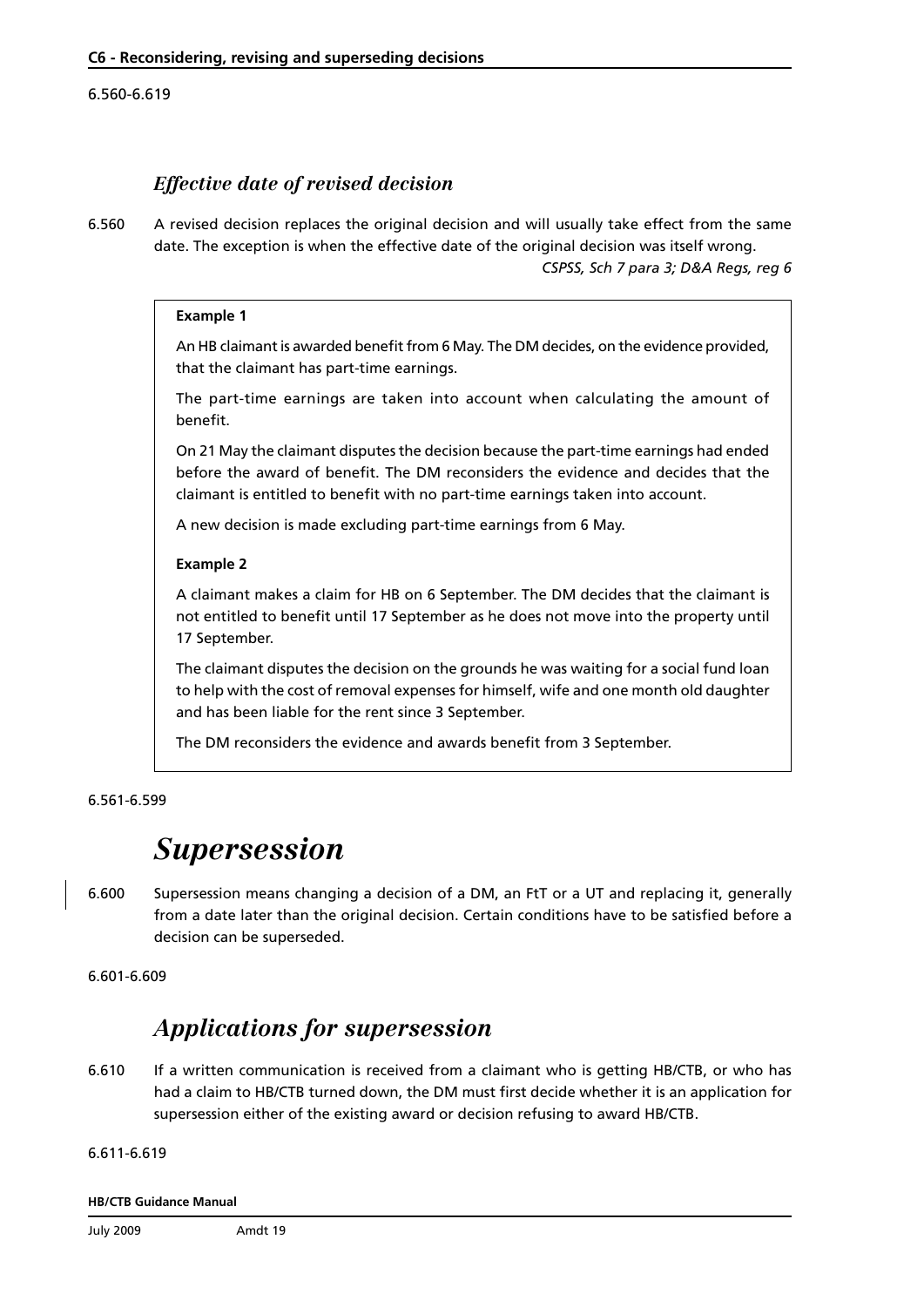6.620-6.639

### *Communications that are not applications*

- 6.620 A communication from a claimant is not an application for supersession if no further investigation of fact or law could possibly produce a different decision from the one already made. This means that a communication will not be an application if it contains only
	- • abuse, or
	- material that is irrelevant to the benefit the claimant has been awarded, eg the claimant has requested extra benefit because of an increase in the price of pet food
- 6.621 If a communication is considered not to be an application for supersession, the communication should not be admitted as an application for supersession. This does not involve the making of a decision and there is no right of appeal against it. The existing award remains in place. The claimant should be told why no action has been taken on the matters raised.

6.622-6.629

### *Communications that are applications*

- 6.630 If a communication is accepted as an application, the DM should
	- investigate
	- • decide the relevant facts, and
	- • decide whether to supersede the existing award
- 6.631 If the investigation
	- • discloses grounds to alter the award, the award is superseded with a new award
	- has not disclosed grounds to alter the award, make a decision not to supersede. There is a right of appeal against this decision. The description 'supersede at the same rate' should no longer be used

*R(DLA) 1/03 (Wood v. Secretary of State for Work and Pensions [2003] EWCA Civ 53)*

6.632-6.639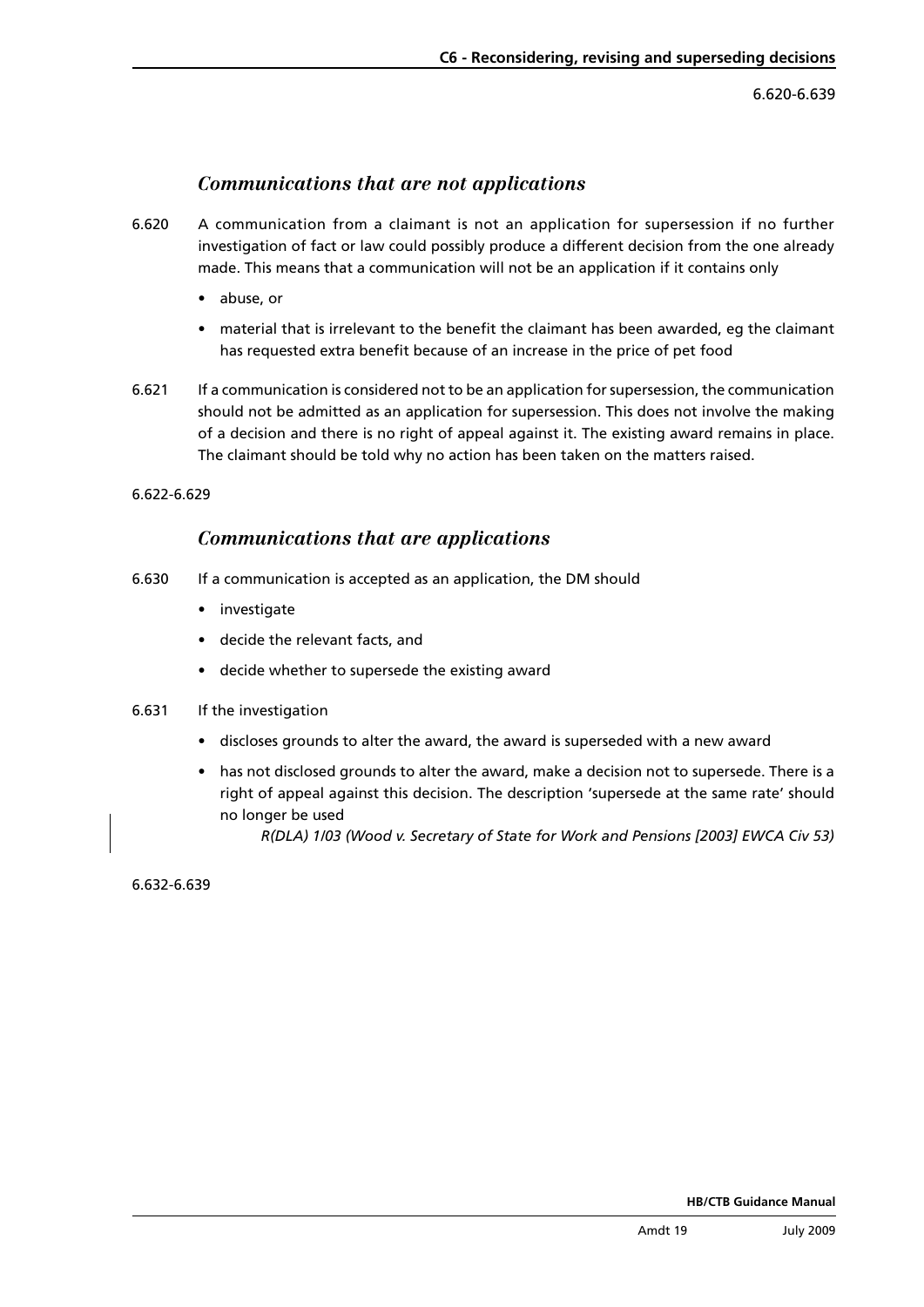6.640-6.642

## *Superseding decisions*

### *Superseding a Decision Maker's decision*

6.640 A DM's decision may be changed by supersession, either following an application made by the claimant or on the DM's own initiative, if

- • there has been a change of circumstances since the decision to be superseded had effect
- a change of circumstances is anticipated
- the decision was erroneous in law or was made in ignorance of, or based on a mistake as to, some material fact and the decision
	- cannot be revised on the basis of that error, ignorance or mistake, and
	- is not a decision without the right of appeal
- there is a reduction in the amount which represents the rent for the purposes of calculating HB following an RO's redetermination, substitute determination or substitute redetermination
- • the decision to be superseded is a decision without a right of appeal, see *[C7 Annex A](www.dwp.gov.uk/docs/hbgm-c7-appeals.pdf)* later in this part

*D&A Regs, reg 7*

- 6.641 Following the notification of a DM's decision, the DM should supersede the original decision if
	- • a claimant reports a relevant change of circumstances, or
	- information or evidence of a future change is received

*D&A Regs, reg 4*

- 6.642 A decision that can be revised should not be superseded. But both revision and supersession may be appropriate if
	- • the decision could be revised, **and**
	- further circumstances arise which are not in the revision rules but are in the supersession rules

*D&A Regs, reg 7*

continued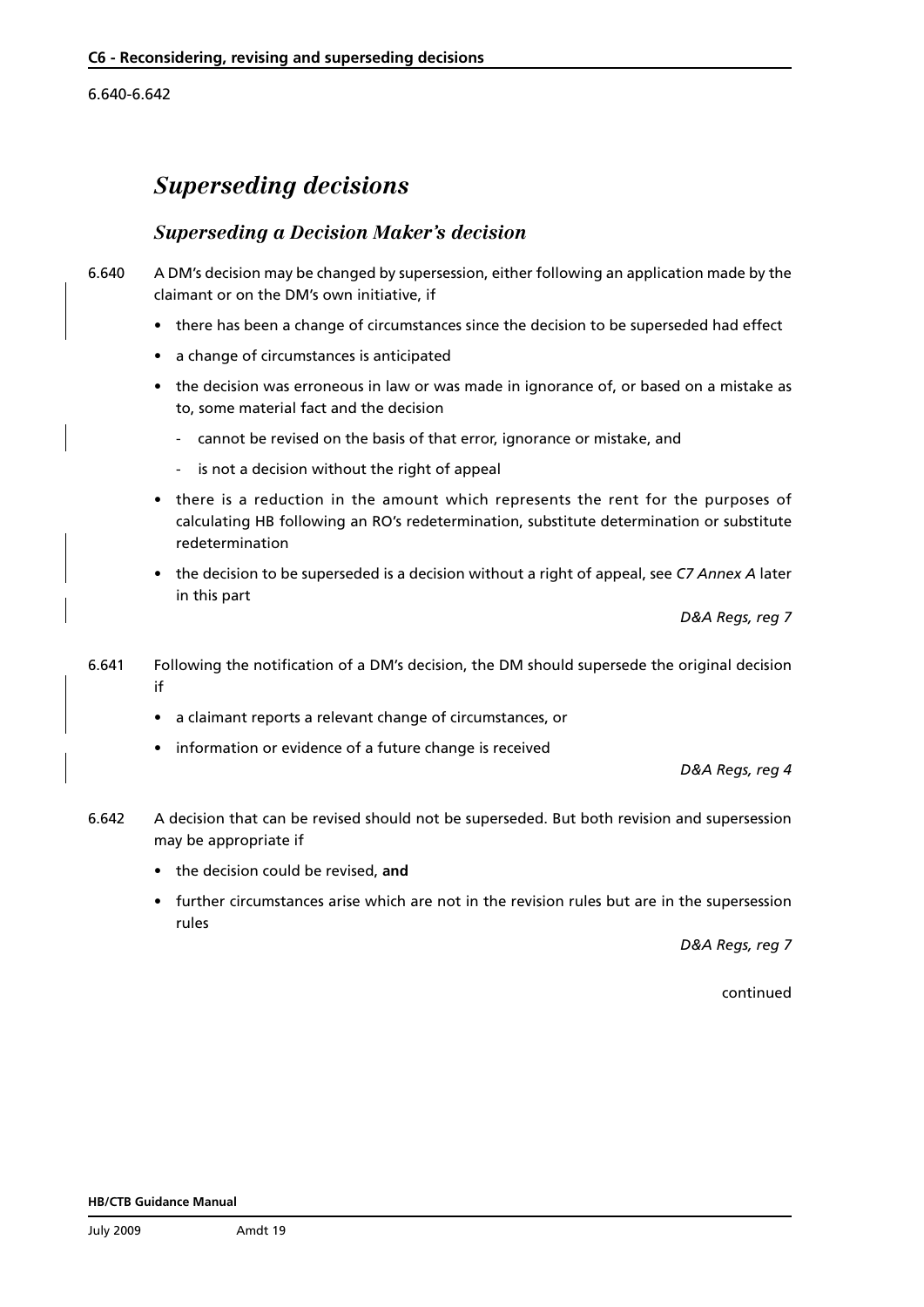(6.642)-6.651

#### (6.642) **Example**

The claimant has been awarded HB from 13 August 2001. They challenge the decision on 3 September as they claimed benefit from 31 July and were unable to move in until the adaptations to meet their disability needs had been completed.

They also report that their adult son has been unemployed and getting JSA(IB) since 24 August.

The DM

- **1** reconsiders the original decision
- **2** revises it so that HB starts from 6 August, and
- **3** supersedes the revised decision from 27 August to take account of the change in the non-dependant status

6.643-6.649

## *Superseding an FtT or UT's decision*

- 6.650 The FtT's decision on the issues it has dealt with is **final**. If the FtT does not give an outcome decision after allowing an appeal, the DM must follow the tribunal's decision when dealing with the matters referred back for subsequent decision unless
	- there are grounds to supersede the FtT's decision, or
	- the DM considers it is erroneous in law and applies for leave to appeal

*CSPSS, Sch11*

- 6.651 An FtT or UT's decision may be superseded, either on application or on the DM's own initiative when
	- • the decision was made in ignorance of a material fact, **or**
	- • the decision was based on a mistake as to a material fact, **or**
	- there has been a relevant change of circumstances since the decision was made

*D&A Regs, reg 7*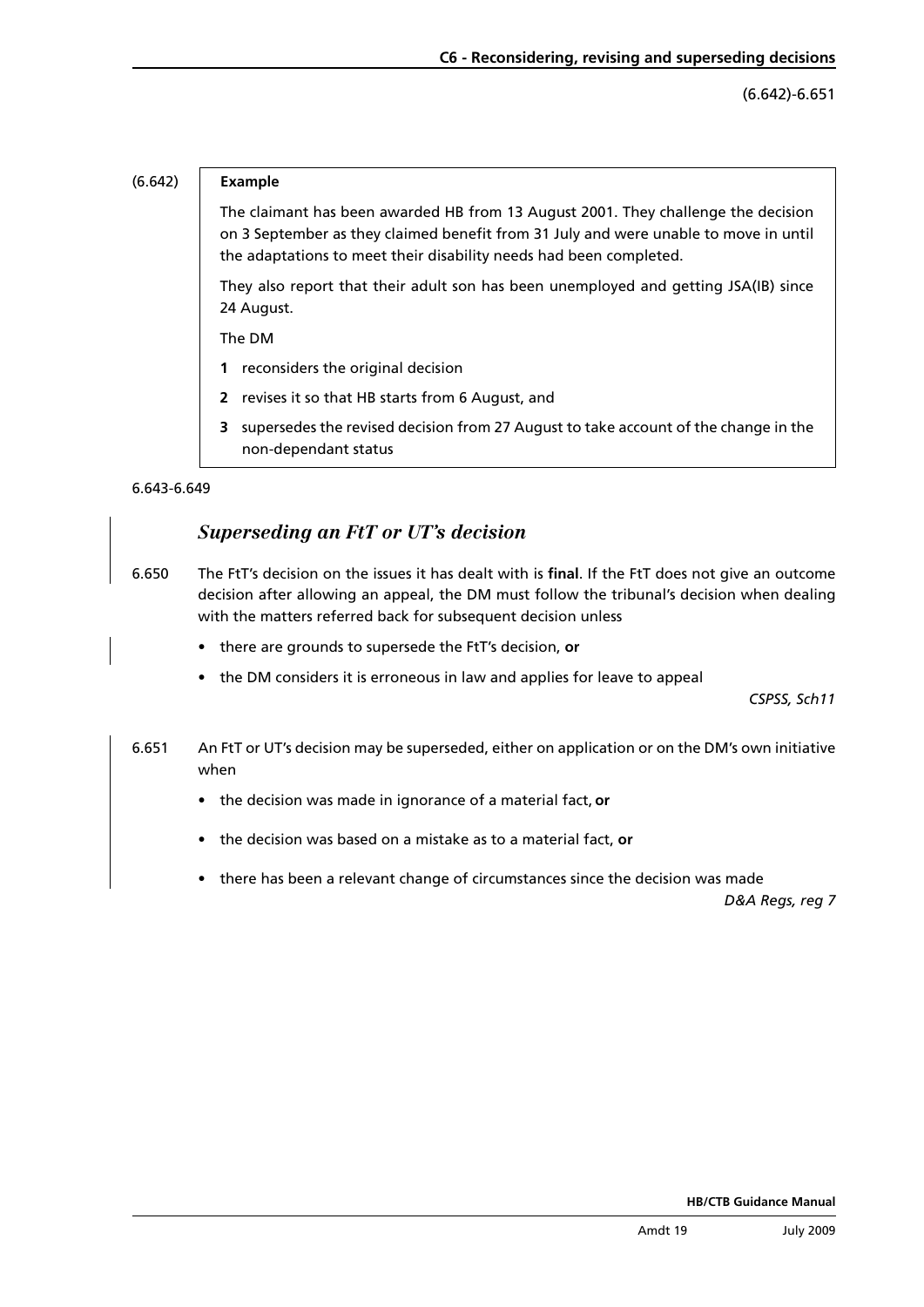#### 6.652-6.661

- 6.652 The DM should not supersede the FtT's decision in order to take account of the change in the facts when
	- the DM incorporates the FtT's decision into a new decision
		- on a claim, **or**
		- revising or superseding an earlier decision, **and**
	- the facts have changed since the time of the decision under appeal

The FtT cannot take account of circumstances that had not arisen at the time of the decision under appeal and their decision should be followed. This is because the DM must determine all the facts down to the date of the new decision.

*CSPSS, Sch 7, para 6(9)(b)*

- 6.653 If an FtT's decision, other than an outcome decision, is incorporated into a DM's decision, and there are grounds to supersede, it is the DM's decision that must be superseded, not the FtT's decision.
- 6.654 Note that when the only issue raised by the application relates to the incorporated tribunal's decision the claimant cannot ask for the DM's decision to be
	- revised for official error, or
	- superseded for error of law

The claimant should apply for leave to appeal to the Commissioner against the tribunal's decision.

6.655-6.659

## *Change of circumstances*

- 6.660 When there has been a change of circumstances since the effective date of the decision, or if it is expected that a change will occur, the DM may supersede the decision which is currently in force.
- 6.661 It is not necessary for a claimant to make a new claim following a relevant change of circumstances.

*CI3700/2000 paras 27-32; R(1) 12/75*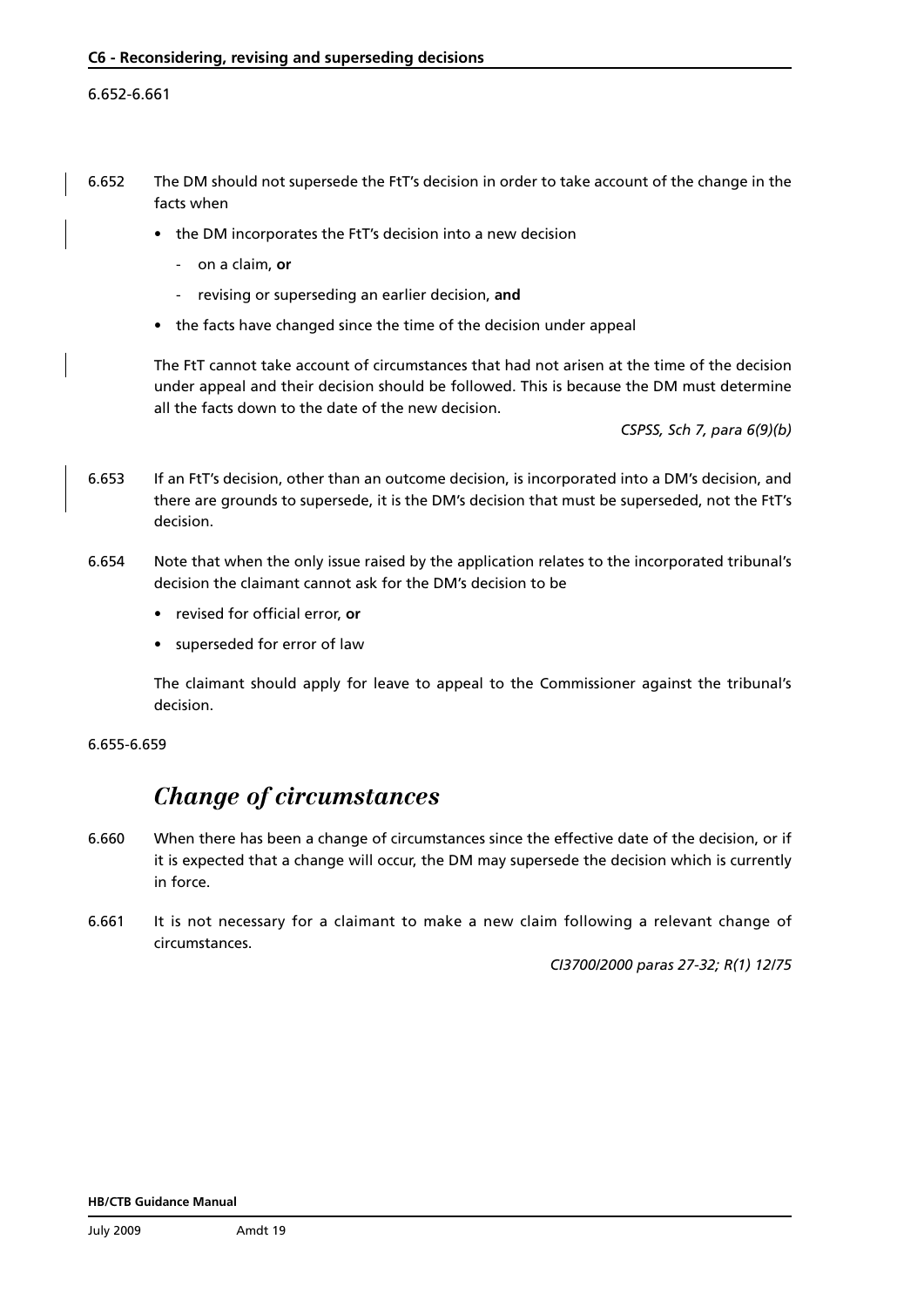6.662 When a person notifies a change of circumstances which has already ended then the correct way of dealing with any period of non-entitlement is by way of a closed period supersession. There is no requirement for a new claim when there is a fixed period of non-entitlement. The award may be superseded for that period and the supersession only replaces the original decision to that extent.

#### *CIS/2595/03*

#### **Example 1**

Claimant has been in receipt of HB since 2006.

An investigation in November 2008 discovered the claimant had worked from 12 June 2007 to 3 August 2007 and had failed to disclose the work. The conditions of entitlement were not satisfied for that period only and entitlement continued immediately afterwards.

The DM determines that there was no entitlement to HB for that closed period and supersedes from 18 June 2007 to 5 August 2007.

A further claim is not required because all the conditions of entitlement were satisfied after the period of work ceased.

The overpayment was calculated in accordance with existing procedures.

#### **Example 2**

Claimant has been in receipt of LHA in a pathfinder area since 2004.

An investigation in June 2008 discovered the claimant had worked from 6 July 2005 to 20 October 2005 and 1 March 2007 to 17 April 2007 and had failed to disclose to work. The conditions of entitlement were not satisfied for those periods only and entitlement continued immediately after each period ended.

The DM determines that there was no entitlement for those closed periods and supersedes from 11 July 2005 to 23 October 2005 and 5 March 2007 to 22 April 2007. Further claims are not required because all the conditions of entitlement were satisfied after each period of work ended.

The overpayments were calculated in accordance with existing procedures.

- 6.663 Closed period supersession should not be used when an advance notification of a change can be actioned before the change takes place because the change notified in advance may not take place. If the notification cannot be actioned before the anticipated date of change then the period may be dealt with by way of a closed period supersession.
- 6.664 A closed period supersession will not trigger a claim for LHA because there has been no break in the claim.

6.665-6.669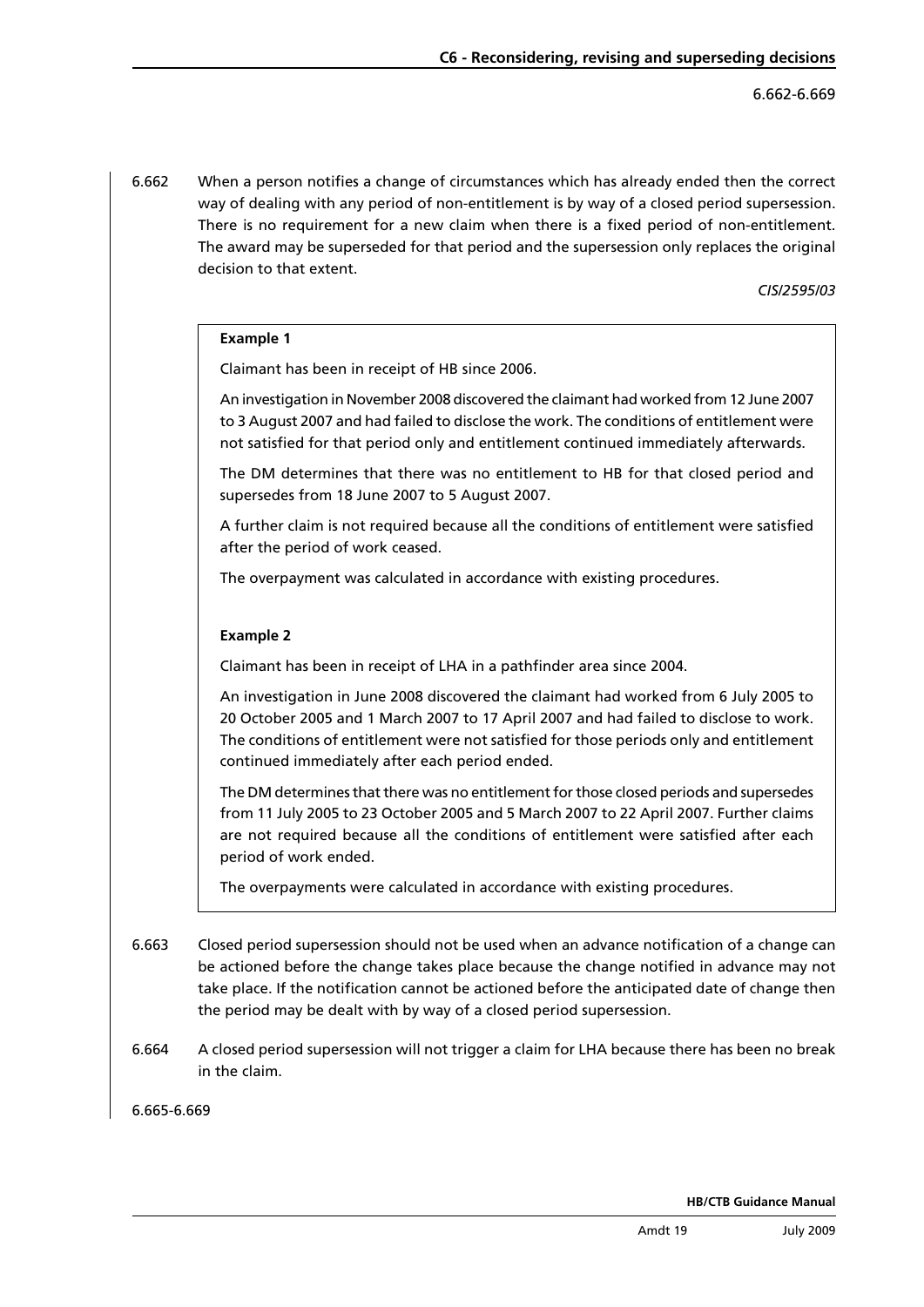#### 6.670-6.699

### *What is a relevant change of circumstance*

6.670 A relevant change of circumstance is a change that happens after the effective date of the original decision and has a relevance to the award of benefit.

*D&A Regs, reg 7*

6.671 A change of circumstances that can trigger supersession includes both those changes that a claimant is required to report **and** those that they are not required to report.

#### 6.672-6.679

### *When is a change not a relevant change?*

6.680 A change is not relevant when it can have no possible effect on the award. In this circumstance no decision would be made, instead the claimant would simply be told in writing the outcome of the application.

#### **Example for CTB**

A claimant writes to the DM advising that they now have a dog and would like an increase in the amount of CTB as they have to buy food for the dog.

As there is no provision in the law to make allowance for a pet the DM does not consider superseding the award as this is not a relevant change.

#### 6.681-6.689

### *When a change has the potential to be relevant*

- 6.690 There will be situations when a change has the potential, however slight, to affect an award of benefit, but the DM decides that the change does not result in the award or assessment changing.
- 6.691 This could happen, for example because a claimant reports their adult son has had a change in the level of his earnings. The DM may, having considered the evidence, decide that the change does not affect the level of HB/CTB awarded as there is no change in the non-dependant deduction made in respect of the son. However, the application for supersession would be valid, because the reported change had the potential to affect the award of benefit.
- 6.692 In such cases, there would be no change in the existing decision. However, the DM should still make a decision - this would be a decision not to supersede. The claimant would be notified not only that benefit would continue at the same rate but also that they had the right of appeal against the decision.

6.693-6.699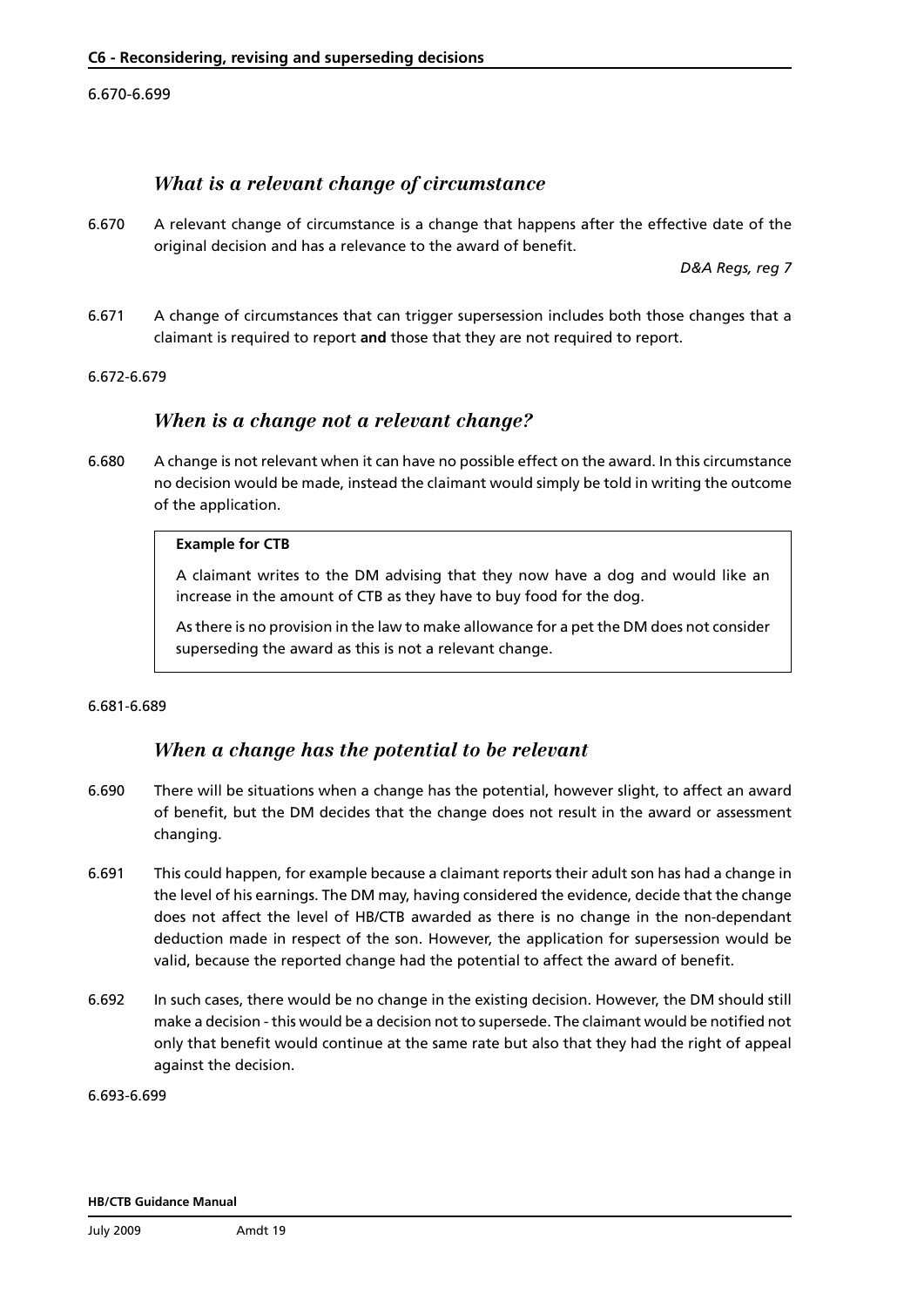6.700-6.729

### *Can a change in law be a relevant change of circumstances?*

6.700 A change in law can be a relevant change of circumstances. A change in an opinion on the law is not a relevant change of circumstances. This was shown in the Court of Appeal in a case which concerned the application of EC law and a change in a UK declaration made under it. When there is a change in legislation, the effective date is the date the change in legislation has effect.

> *R v SS Commissioner ex parte Browning CMLR 1984 3 & 192; R(P) 2/84; R(A)4/81, D&A Regs, reg 8*

6.701-6.709

## *Can a decision be superseded because of a future change of circumstances?*

6.710 A decision may be superseded when it is expected that a relevant change of circumstances will occur on a future date. The DM should be satisfied **on the balance of probabilities** that it is likely that the expected change will actually take place.

*D&A Regs, reg 7*

- 6.711 A decision given for an expected change of circumstances should be revised at any time for ignorance of a material fact, if information is received to the effect that the change will
	- not now occur
	- • be less advantageous than anticipated
	- • occur on a later date than originally anticipated
- 6.712 A decision given for an expected disadvantageous change of circumstances should be revised if information is received within the month or such longer time as may be allowed under Reg
	- 5, to the effect that the change will
	- not now occur
	- • be less advantageous than anticipated
	- • occur on a later date than originally anticipated
- 6.713 If information is received outside the above limits, the decision can be superseded and the effective date will be the date the information is received.

### 6.714-6.719

### *How a change should be notified*

6.720 A change of circumstances should be notified in writing and delivered either to the LA which made the original decision. However, if the LA has made arrangements for change of circumstance notifications to be made electronically or by telephone there is no automatic need for written confirmation.

*HB Regs 2006, reg 88 & 88A*

6.721-6.729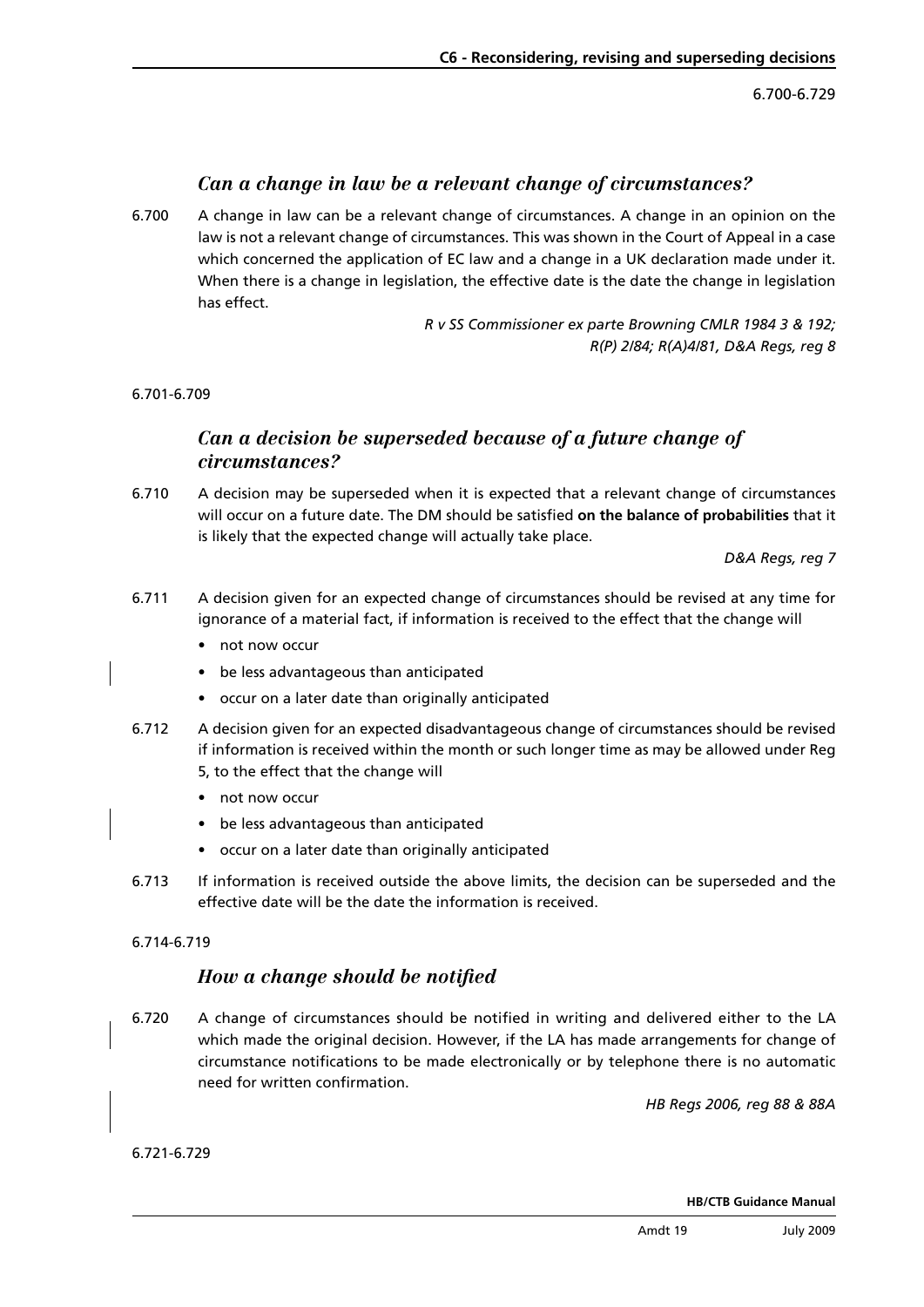6.730-6.769

### *Additional evidence/information needed for decision to be superseded*

6.730 If further evidence or information from a claimant is needed in order to consider all the issues raised in the application for supersession, the DM should notify the claimant that further evidence or information is required. Claimants should be given one month or such longer period as the DM may allow to provide this further evidence or information.

*D&A Regs, reg 7*

6.731 If the information is not provided within that period the DM should make the decision on the basis of the information available. This may lead to the DM making a decision not to supersede because of insufficient evidence to support changing the existing award.

*D&A Regs, reg 7*

#### 6.732-6.739

### *How the change is taken into account*

- 6.740 The DM takes the relevant change into account by superseding the award which is in force. This means that the existing decision is replaced by a new decision. For the effective date of this new decision see *[Effective dates](#page-33-0)* later in this chapter.
- 6.741 The DM can consider any known change but need not have regard to any change that
	- • was not raised by the application, **or**
	- did not cause the DM to seek to supersede the existing decision

*CSPSS, Sch 7 para 4*

#### 6.742-6.749

### *What happens when a decision is superseded*

- 6.750 When an application for supersession on grounds of change of circumstance is received the DM should
	- identify the decision against which the application is made including decisions no longer in force
	- decide whether there are grounds to supersede the award or assessment
	- • if appropriate, make a fresh award
	- • determine the date from which the superseded award should be effective
	- • decide when payment should be made from
	- decide what, if any, under or overpayment has occurred
	- consider recoverability and from whom recovery is to be made

*CSPSS, Sch 7 para 4*

6.751-6.769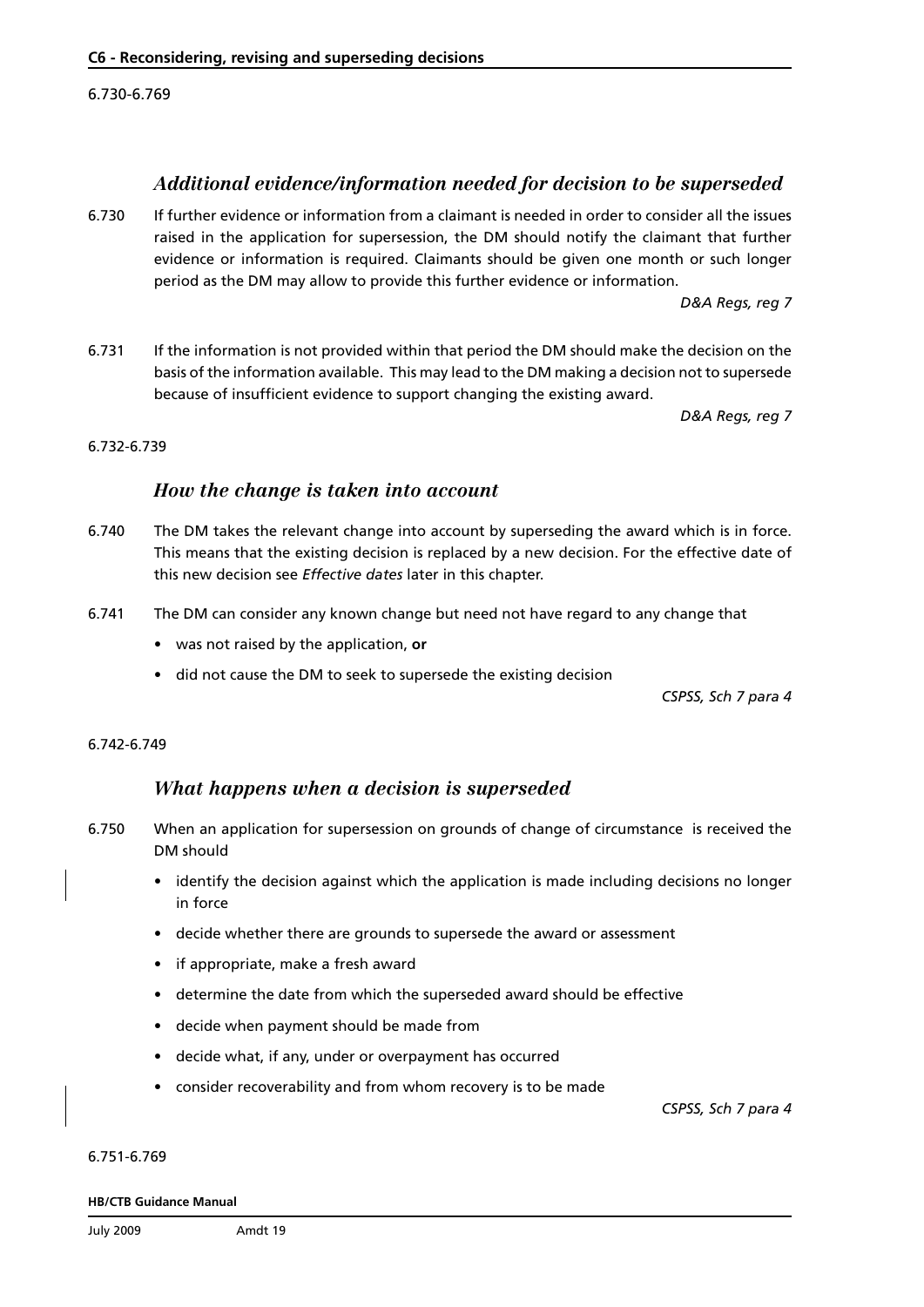6.770-6.799

## <span id="page-33-0"></span>*Effective dates*

**Note**: See *[HB/CTB entitlement and relevant benefit](#page-18-0)* earlier in this chapter for information about the effective date for supersession in late award of qualifying benefits.

## *Changes of circumstances*

- 6.770 The general rule on changes of circumstances is that the superseding decision takes effect in accordance with the normal change of circumstances rules specified in
	- regulation 79 of the HB Regs 2006
	- • regulation 67 of the CTB Regs 2006

*CSPSS, Sch 7 para 4; D&A Regs, reg 8*

6.771 Exceptions to this general rule are set in the following paragraph.

6.772-6.779

## *Late report of change of circumstances - decision advantageous to the claimant*

- 6.780 For the purposes of calculating the effective date of the change, in accordance with Regulation 79 of the HB Regs 2006 or regulation 67 of the CTB Regs 2006, the date of notification of the change shall be treated as the date on which the change occurred provided the change of circumstances
	- is required by regulations to be notified, and
	- is not a change to which regulation 79 of the HB Regs 2006 or regulation 67 of the CT Regs 2006 applies, and
	- is notified more than one month after it occurs or such longer period as may be allowed under regulation 9, see *[Late notification of an advantageous change of circumstances](#page-34-0)*, and
	- the superseding decision is advantageous to the claimant for the purposes of calculating the effective date

*D&A Regs, reg 8*

6.781-6.789

### *Changes in legislation*

6.790 When the change is a change in legislation, the effective date is the date the change in legislation has effect.

*D&A Regs, reg 8*

6.791-6.799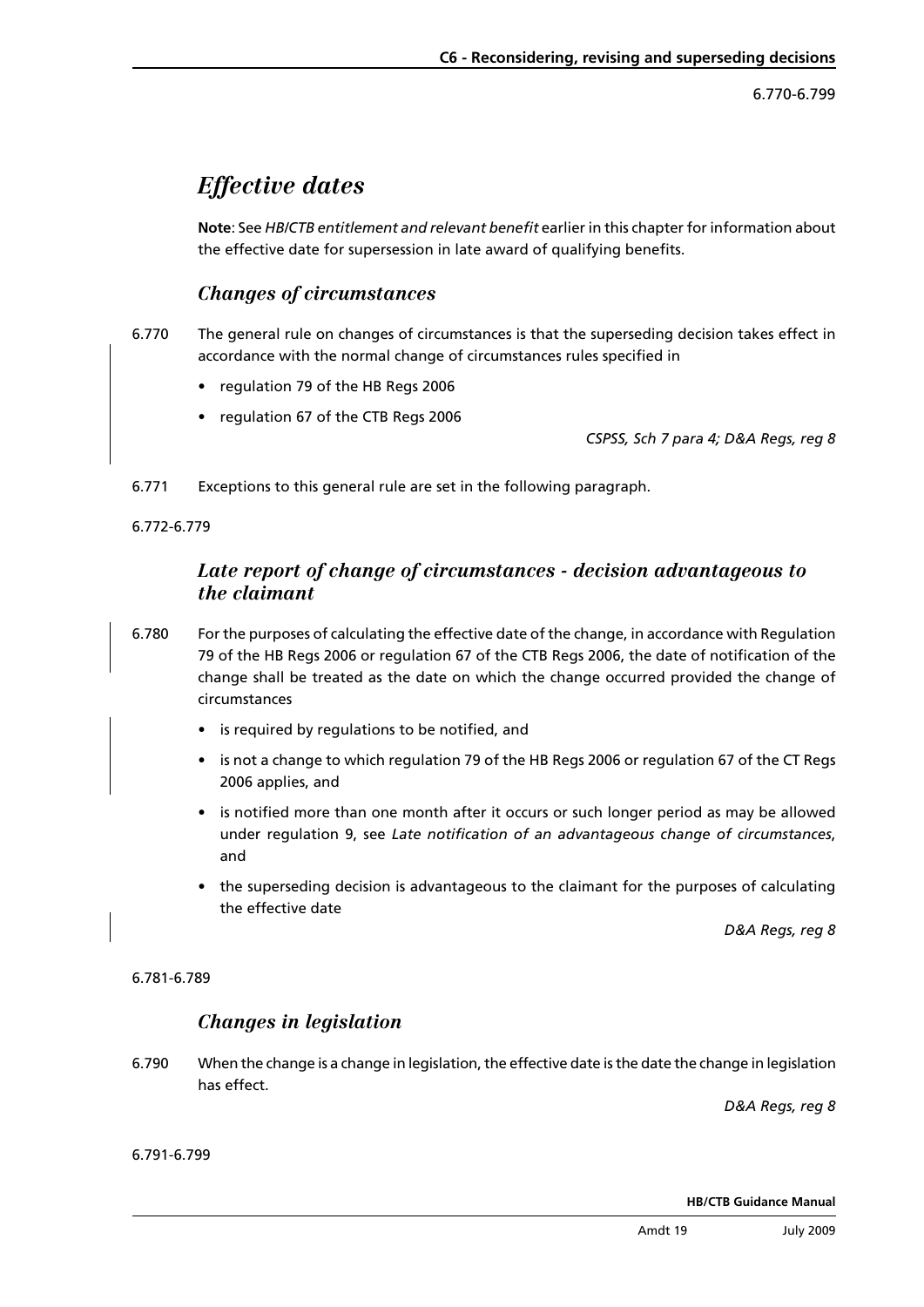<span id="page-34-0"></span>6.800-6.811

## *Effective dates of other superseding decisions*

- 6.800 When the superseding decision is advantageous to the claimant and is made on the ground that the original decision was made in ignorance of, or was based on a mistake as to, a material fact, the superseding decision takes effect from the first day of the benefit week in which the relevant authority first had sufficient information to show that the original decision was incorrect.
- 6.801 When the superseding decision results from an application by the claimant, the effective date is the first day of the benefit week in which the application was received by the LA.

*D&A Regs, reg 8*

6.802 When the decision is made on the basis of an RO's determination as to the rent for the purposes of calculating HB, and that rent has subsequently been decreased as a result of an RO's redetermination, substitute determination or substitute redetermination, the change takes effect in accordance with HB (Gen) Regs, reg 68 as if the determination or redetermination were the relevant change.

*D&A Regs, reg 8*

6.803 When a decision is made superseding a decision of an FtT or a UT on the ground that decision was made in ignorance of, or was based on a mistake as to, a material fact and was more advantageous to the claimant than it would otherwise have been, the superseding decision takes effect from the date on which the decision of the FtT or a UT took, or was to take, effect. *D&A Regs, reg 8*

6.804-6.809

## *Late notification of an advantageous change of circumstances*

6.810 The one-month time limit for notifying a change of circumstances, which is advantageous to the claimant, may be extended if there were special circumstances which led to the late notification. In these cases, any new decision will take effect in accordance with the normal change of circumstances rules.

*D&A Regs, reg 9*

- 6.811 For a late notification of an advantageous change of circumstances to be accepted, the following conditions must be satisfied
	- the notification should contain particulars of the change of circumstances and the reasons for the failure to notify the change of circumstances on an earlier date
	- • it is reasonable to grant the application
	- the notified change is relevant to the decision to be superseded

continued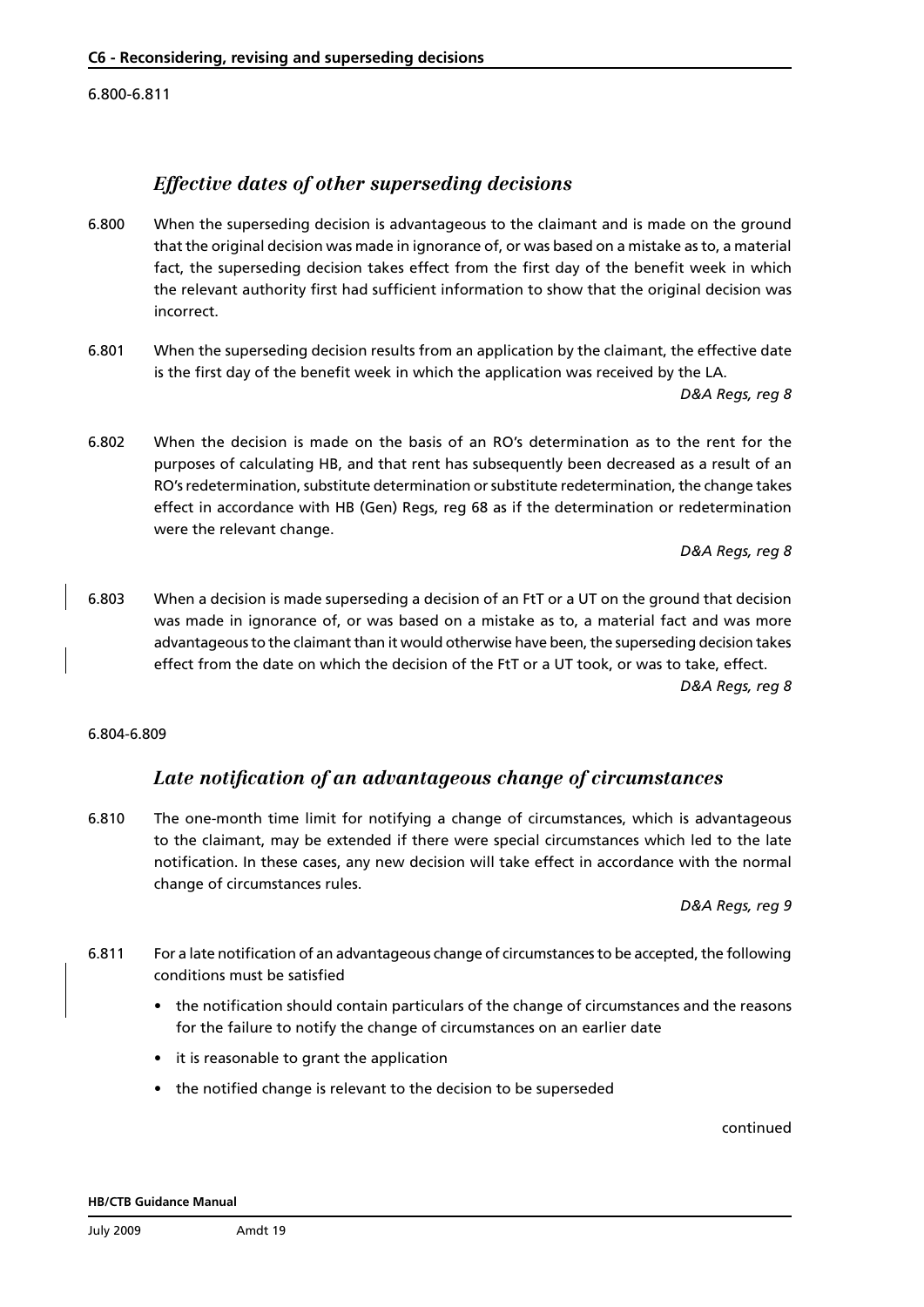(6.811)-6.832

- $(6.811)$  special circumstances are relevant to the application and, as a result of those special circumstances it was not practicable for the claimant to notify the change within a month of it occurring. For example
	- the applicant or a partner or dependant of the applicant has died or suffered a serious illness
	- the applicant was not in the UK
	- postal services were adversely affected

*D&A Regs, reg 9*

**Note**: This list is not exhaustive. Treat each application on its merits. The absolute time limit for accepting the late report of an advantageous change of circumstances is 13 months from the date the change occurred.

- 6.812 When deciding whether it is reasonable to grant a late application for a change of circumstances, DMs should note that
	- the later the application, the more compelling the special circumstances for lateness should be
	- no account should be taken of the fact that the applicant was ignorant of or misunderstood the law and time limits
	- • no account should be taken of the fact that a UT or court has taken a different view of the law from that which was previously understood and applied

*D&A Regs, reg 9*

#### 6.813-6.829

## *How the decision is notified*

- 6.830 When a change of circumstance is reported, the DM issues a written decision notice of the outcome of that change to the claimant.
- 6.831 If the notified change
	- alters the award, the decision notice gives details of the fresh award and advises the claimant of the relevant appeal rights
	- • could have had an impact on the award but does not result in a change, the decision notice explains why there is no change and gives details of the relevant appeal rights
- 6.832 If the decision notice does not include a statement of reasons for the decision, the notification should advise the claimant that they may ask the LA to provide a written statement of reasons for the decision. When a written statement of reasons is requested, it should be provided, so far as practicable, within 14 days.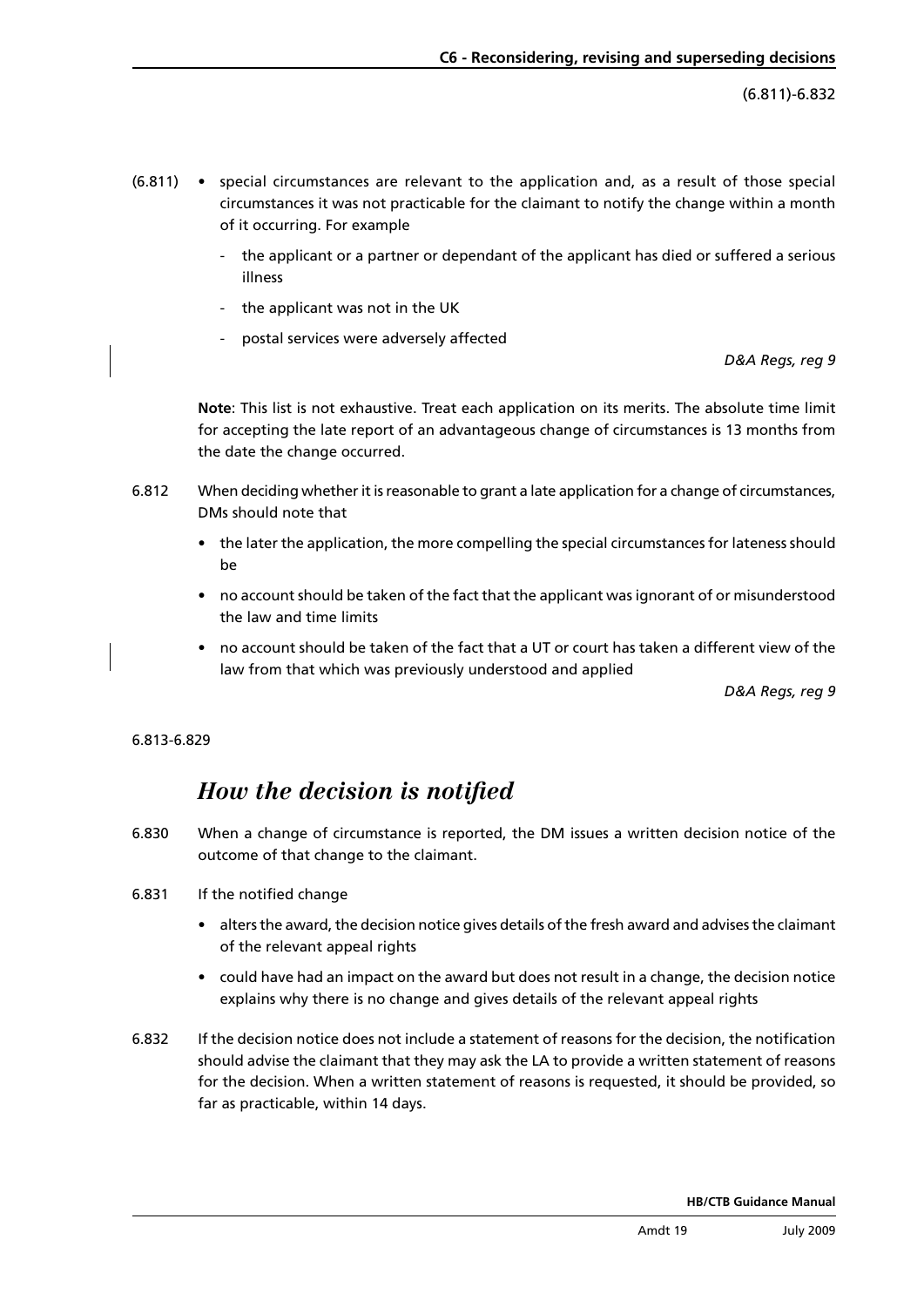#### 6.833-6.869

6.833 The DM should notify the outcome of a notified change as soon as possible after the decision is made.

*D&A Regs, reg 10; HB Regs 2006 reg 90 & Sch 9; CTB Regs 2006, reg 76 & Sch 8*

#### 6.834-6.849

## *Error of law*

6.850 A decision may be superseded because it is wrong in law.

*D&A Regs, reg 7*

6.851 Errors of law arise when the DM wrongly interprets or applies statute or case law. They may arise also from a wrong inference or conclusion from the particular facts of a case. Although supersession is possible for error of law, it is more likely to result in revision for official error.

6.852-6.859

### *Definition of error of law*

- 6.860 Case law sets out categories of circumstances in which errors of law may be found. Case law is also helpful when considering the application of the Acts. The relevant categories are
	- an incorrect interpretation of the meaning of the law has been applied

*R(A) 1/72; R(SB)11/83*

- the decision is not supported by evidence or there is insufficient evidence
- the facts found are such that no person acting judicially and properly instructed as to the relevant law could have come to the decision in question
- there has been a breach of the requirement to act according to the demands of natural iustice
- 6.861 Cases can arise when DMs realise they have wrongly interpreted the law. If that error is wholly their responsibility, then it should be considered to be an official error and the decision should be revised.
- 6.862 If the claimant has contributed to the error in any way, then it will not be an official error and the decision should be superseded.

*D&A Regs, reg 4 & 7*

6.863 Decisions of the Courts, reported Commissioners decisions and decisions of the UT, are most likely to be the source of cases when the decision was based on a false proposition of law. These decisions may indicate that the way the law has been interpreted previously by the Commissioners, UT Judges or in advice given to DMs, has been wrong.

6.864-6.869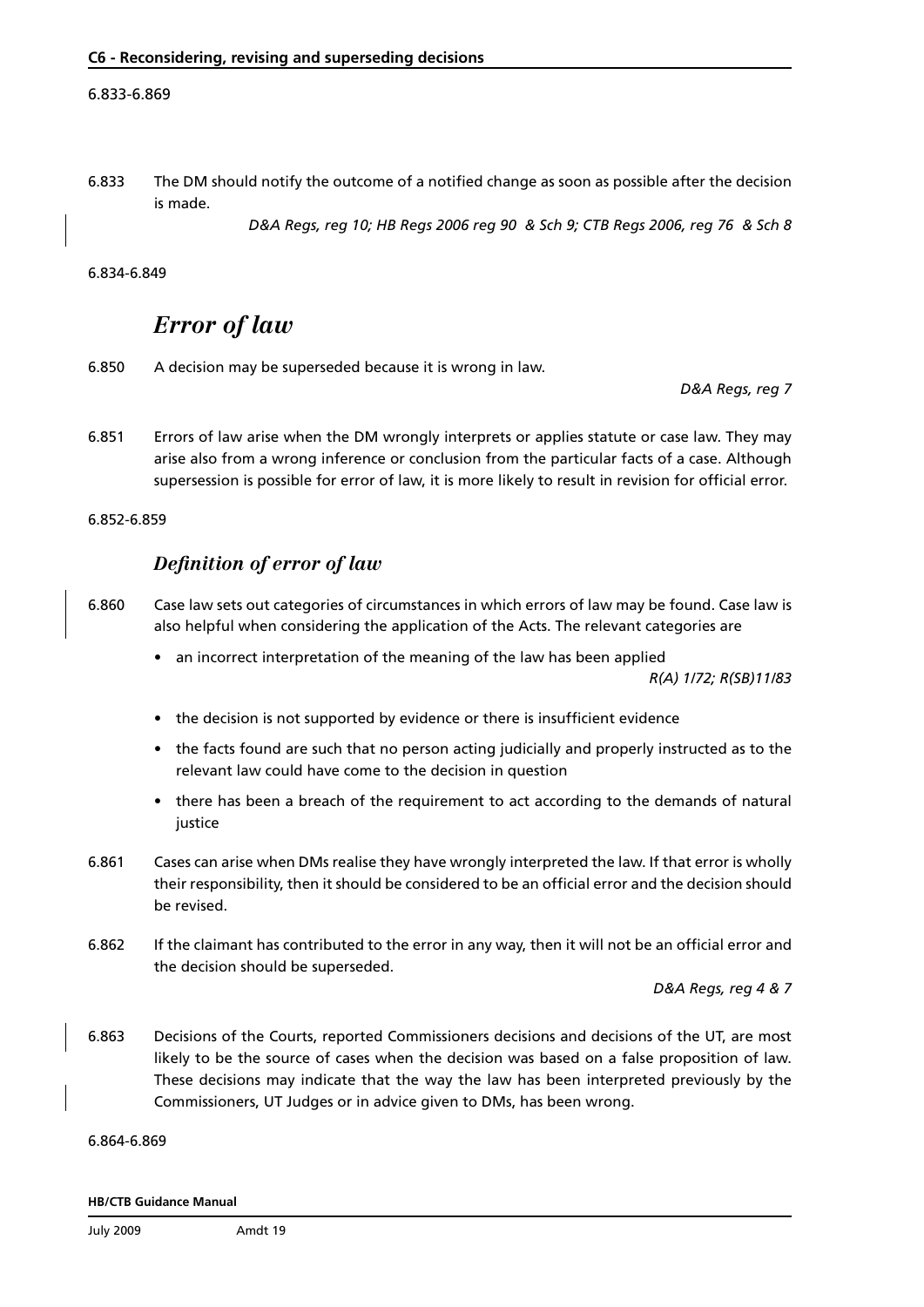6.870-6.881

## *Material fact*

- <span id="page-37-0"></span>6.870 A material fact is one that is relevant to a decision on a claim or application. Any fact which has to be determined before a decision can be given is a material fact.
- 6.871 A fact which is itself not immediately relevant can be important to a decision if the process of reaching a decision has been influenced by it.

#### **Example**

An FtT does not accept a claimant's evidence because they consider it not to be a true statement of the facts.

The claimant then produces evidence to prove the fact was correct. The DM supersedes the decision because it is based on a mistake as to a material fact.

6.872 An application for supersession because of ignorance of, or mistake as to, a material fact may not always result in a different decision. The DM must be satisfied that the fact involved would require serious consideration and could have affected the decision if it had been known at that time.

*R(I) 2/88 (Appendix)*

- 6.873 There is a distinction between a primary fact and a secondary fact. A primary fact is a fact established directly by evidence. A secondary fact is found by applying the process of reasoning to evidence.
- 6.874 DMs often make an inference of fact by reasoning from the evidence before them. If, however, they are wrong because the reasoning was wrong, the decision is not based on a mistake as to a material fact. DMs cannot supersede decisions just because they would have reached a different decision on the same evidence.

*R(I) 3/75*

### 6.875-6.879

## *Ignorance of a material fact*

6.880 A decision may be superseded if the DM is satisfied that it was given in ignorance of a material fact. A material fact is one which is relevant to an award of benefit and has to be identified before a decision is given. The fact must exist at the time the original decision is given.

*CAO v Combe Court of Session*

6.881 It is presumed that a DM is aware of the facts included in the papers available to make a decision. This presumed knowledge prevents supersession because of ignorance, but supersession because of a mistake as to a material fact may be possible.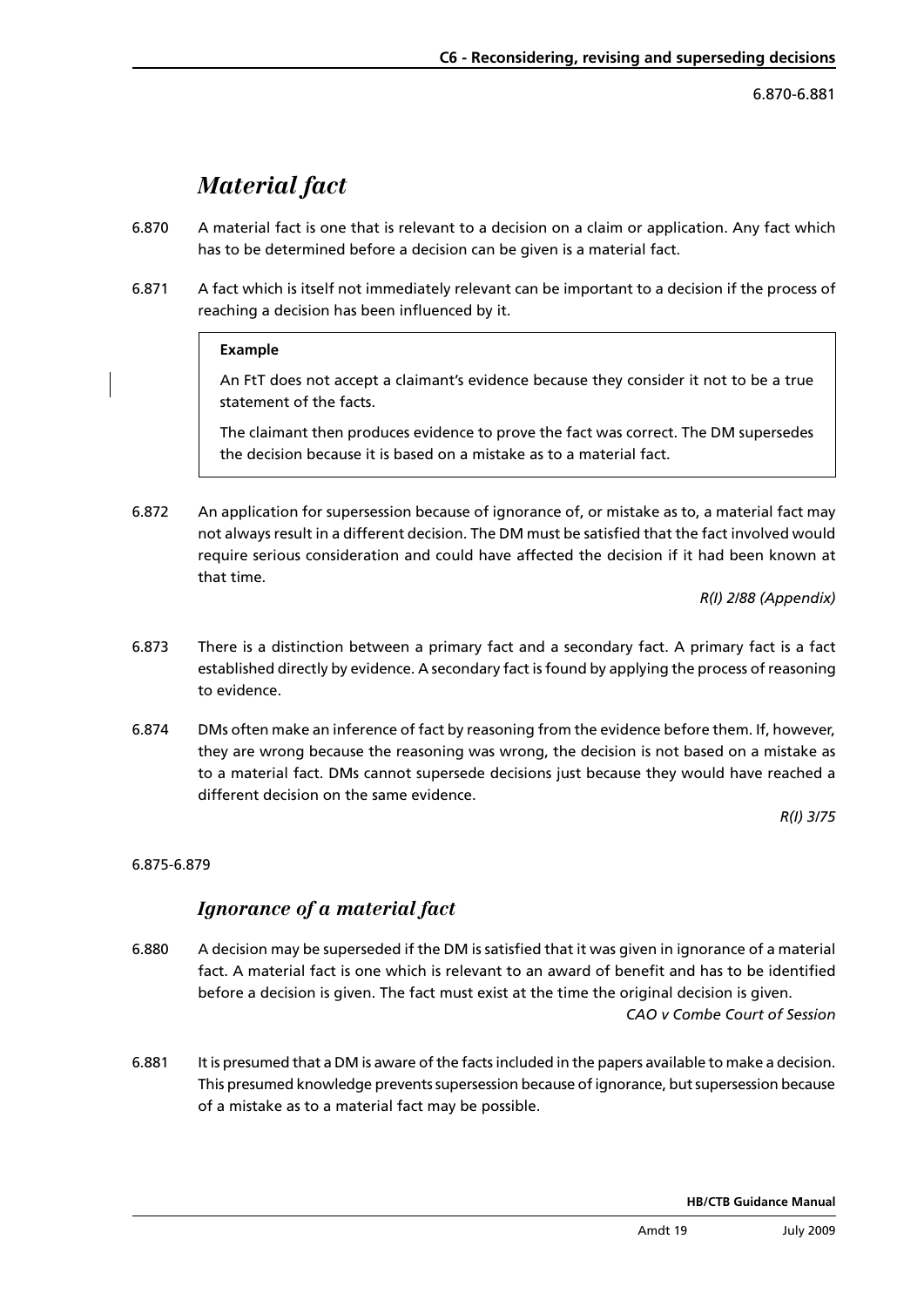6.882 Sometimes a question has to be decided by making an adverse assumption about a relevant fact because the DM has been unable to obtain sufficient evidence. If evidence is then provided which shows the DM's assumption is wrong the original decision can be superseded because of ignorance of a material fact. If the evidence is provided within the dispute period, revision would be appropriate.

*R(SB) 18/81, R(SB) 29/83*

#### 6.883-6.889

#### *Mistake as to a material fact*

6.890 A DM may misinterpret the evidence and make a mistake as to a material fact.

*R(G) 8/55* 

- 6.891 If the mistake was wholly the responsibility of the DM, or of another official of the DWP, it would be an official error and the decision would be revised. If the claimant had contributed to the mistake, it would not be an official error and the decision would be superseded. *D&A Regs, reg 4 & 7*
- 6.892 The mistake may be made when deciding the claim, for example by a DM misreading information in a document. It may be made by another official, for example by a receptionist recording an incorrect date. The revision provisions should always be considered where the new decision would be advantageous to the claimant.

6.893-6.899

## *Effective dates*

### *Reinterpretation of the law*

- 6.900 Sometimes the UT and the Courts give decisions that change a previously held interpretation of the law. Following reinterpretation, DMs can revise or supersede, because of an error of law, other decisions on
	- benefit entitlement
	- payability

*CSPSS, Sch 7 Para 18*

6.901 The decision of a UT or a Court that has found an adjudicating authority's decision to be wrong in law is called the relevant determination. The reinterpretation cannot be applied to any period before the date of the relevant determination.

*CSPSS, Sch 7 Para 18*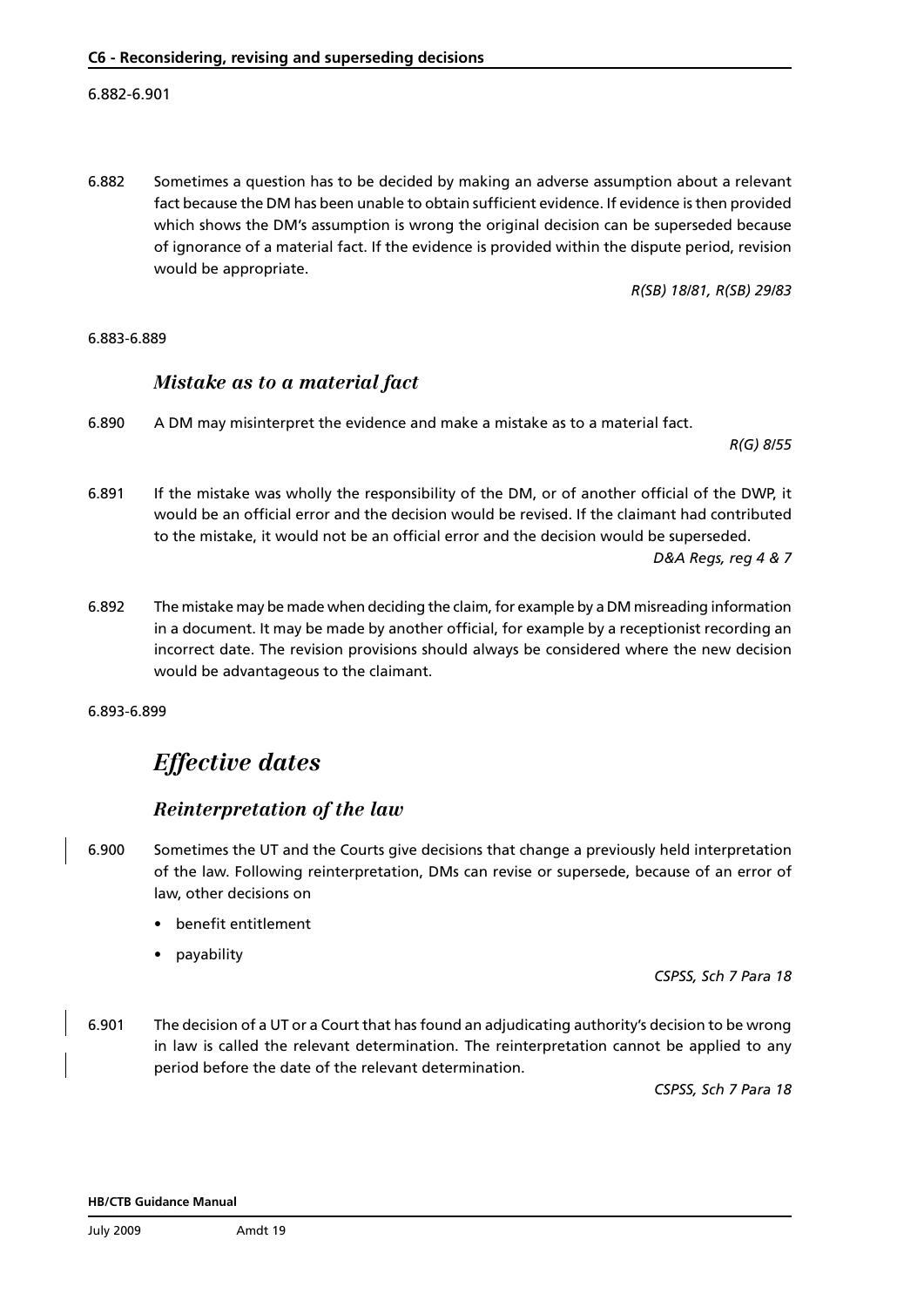6.902-6.931

- 6.902 The DM should apply the effect of the reinterpretation when the DM decides
	- • a claim, regardless of whether the claim was made before or after the date of the relevant determination
	- an application for revision or supersession, regardless of whether the application was made before or after the date of the relevant determination

*CSPSS Sch 7 Para 18*

#### 6.903-6.909

## *The date of the relevant determination*

6.910 The date of the relevant determination is the date the UT or Court reinterpret the law. This may be difficult to identify when a UT decision is appealed to the Courts. As a general rule the relevant determination is the first decision of the UT or the Court that contained the reinterpretation of the law.

6.911-6.919

## *European Court of Justice*

6.920 Exceptionally, the UT and Courts can refer a matter to the European Court of Justice to decide a particular question. The ruling given by the European Court on the matter will then be incorporated into the final decision made by the UT or Courts, according to whichever of them had referred the matter for determination.

6.921-6.929

# *Rent penalty notices and no rent payable orders (Scotland)*

## *Introduction*

- 6.930 Since 30 April 2006, as a result of provisions in the Antisocial Behaviour etc. (Scotland) Act 2004, all landlords in Scotland (with a few exceptions), must register with their LA. The rent penalty notice is one of the penalties for failure to register, and it involves the LA serving a notice that no rent is payable on the property. A landlord cannot charge rent for a property to which a rent penalty notice applies, so tenants living in that property will not be able to get HB.
- 6.931 The Antisocial Behaviour etc (Scotland) Act 2004, also allows an LA to serve an antisocial behaviour notice on a landlord if
	- anyone who occupies or visits their property engages in antisocial behaviour at or near the property, and
	- the landlord has failed to take reasonable management steps to address the antisocial behaviour